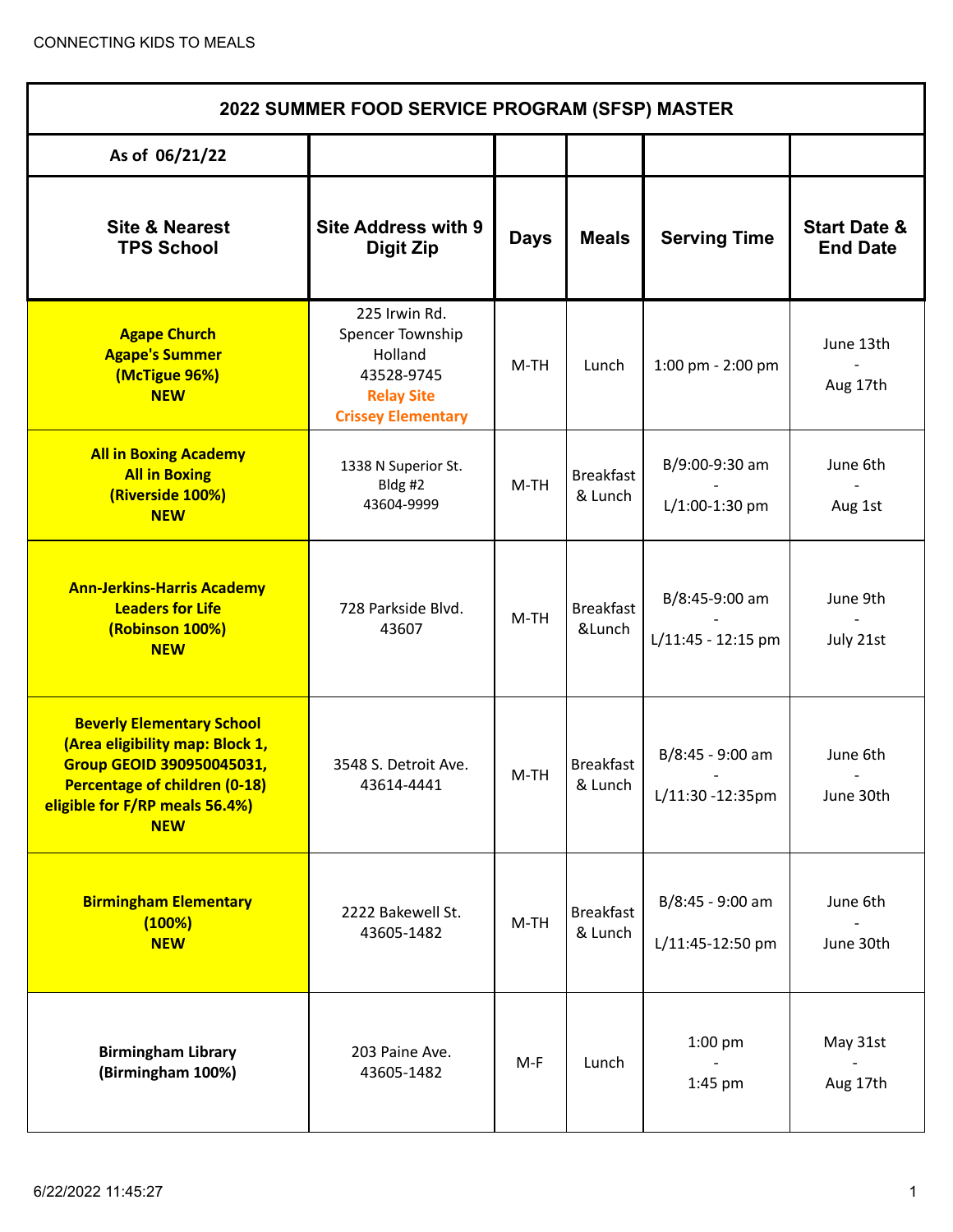| 2022 SUMMER FOOD SERVICE PROGRAM (SFSP) MASTER                                             |                                                |             |                             |                                      |                                            |  |  |
|--------------------------------------------------------------------------------------------|------------------------------------------------|-------------|-----------------------------|--------------------------------------|--------------------------------------------|--|--|
| As of 06/21/22                                                                             |                                                |             |                             |                                      |                                            |  |  |
| <b>Site &amp; Nearest</b><br><b>TPS School</b>                                             | <b>Site Address with 9</b><br><b>Digit Zip</b> | <b>Days</b> | <b>Meals</b>                | <b>Serving Time</b>                  | <b>Start Date &amp;</b><br><b>End Date</b> |  |  |
| <b>Briarwood Apts.</b><br>(Glendale Feilbach 84%)                                          | 5569 Ryewyck Court<br>43614-4529               | M-F         | Lunch                       | 12:00 pm<br>1:00 pm                  | June 6th<br>Aug 17th                       |  |  |
| <b>Burroughs Elementary</b><br>(100%)                                                      | 2420 South Ave.<br>43609-1611                  | $M-TH$      | <b>Breakfast</b><br>& Lunch | B/8:45-9:00 am<br>L/11:45 -12:50 pm  | June 6th<br>June 30th                      |  |  |
| <b>Burroughs Park</b><br><b>T.E.S.A Vikings Football</b><br>(Burroughs 100%)<br><b>NEW</b> | 2376 Dana Dr.<br>43609-1632                    | $M-TH$      | Dinner                      | 7:00 pm<br>$\overline{a}$<br>7:30 pm | July 1st<br>Aug 17th                       |  |  |
| <b>Canaan Church</b><br><b>Canaan Outreach Program</b><br>(Walbridge 100%)                 | 1333 Western Ave.<br>43607-2263                | $M-TH$      | <b>Breakfast</b><br>& Lunch | B/10:45-11:15am<br>L/1:45-2:30pm     | June 6th<br>Aug 5thth                      |  |  |
| <b>Carson BGC</b><br>(Marshall 100%)                                                       | 415 Colburn<br>43609-3415                      | $M-F$       | Lunch<br>& Snack            | L/12:00-1:00 pm<br>S/3:00-4:00 pm    | June 6th -<br>Aug 5th                      |  |  |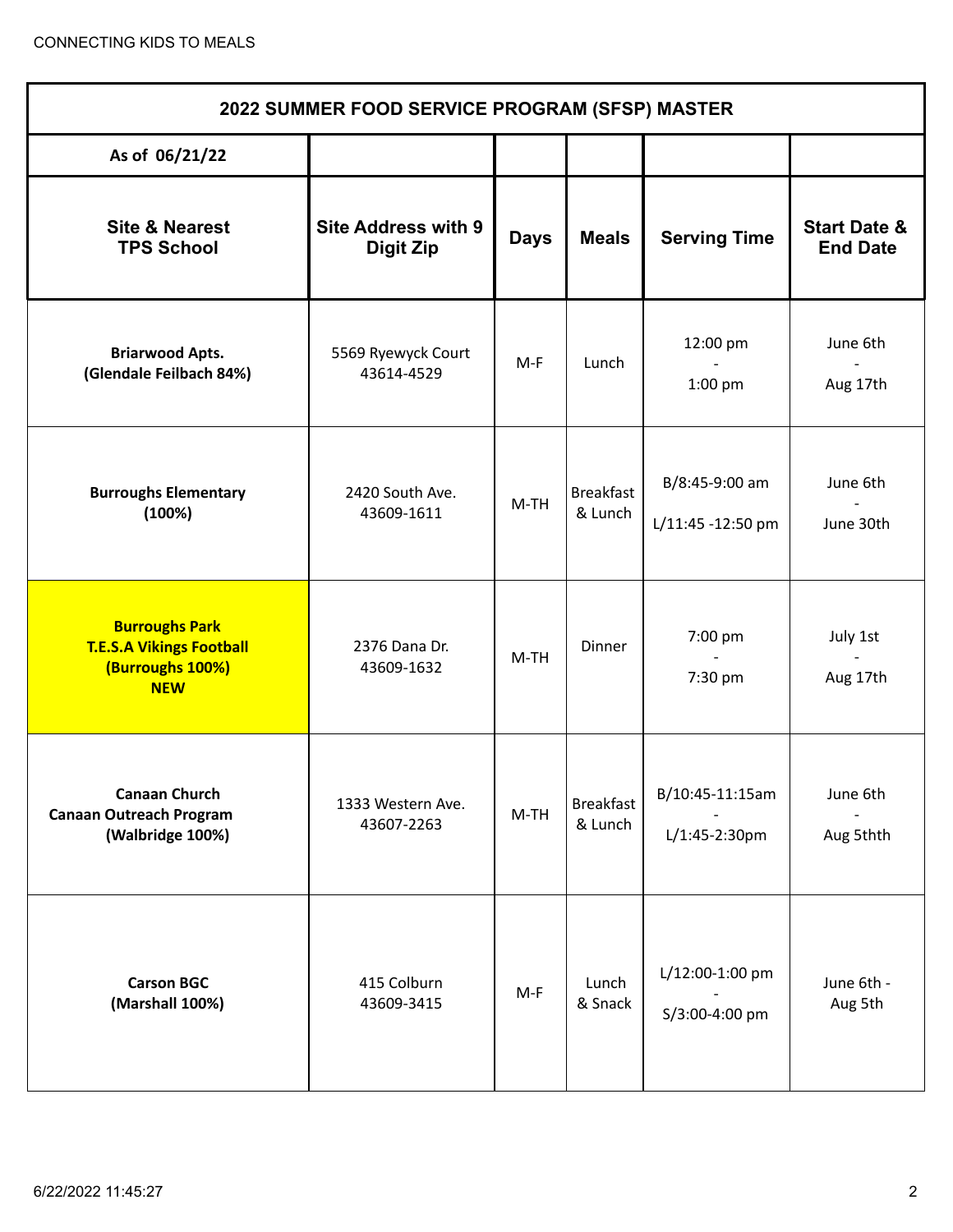| 2022 SUMMER FOOD SERVICE PROGRAM (SFSP) MASTER                                                                                          |                                                                      |                 |                             |                                    |                                            |  |  |
|-----------------------------------------------------------------------------------------------------------------------------------------|----------------------------------------------------------------------|-----------------|-----------------------------|------------------------------------|--------------------------------------------|--|--|
| As of 06/21/22                                                                                                                          |                                                                      |                 |                             |                                    |                                            |  |  |
| <b>Site &amp; Nearest</b><br><b>TPS School</b>                                                                                          | <b>Site Address with 9</b><br>Digit Zip                              | <b>Days</b>     | <b>Meals</b>                | <b>Serving Time</b>                | <b>Start Date &amp;</b><br><b>End Date</b> |  |  |
| <b>Connecting Kids to Meals</b><br>(Sherman 100%)                                                                                       | 1501 Monroe St<br>43604-5760                                         | M-F             | Lunch                       | 12:00-2:00 pm                      | May 31st<br>Aug 17th                       |  |  |
| <b>Crim Elementary(CLC)</b><br>(Bowling Green)<br>(55%)                                                                                 | 1020 Scott Hamilton Dr.<br>Bowling Green, OH<br>43402-3245<br>(WOOD) | $M-F$           | <b>Breakfast</b><br>& Lunch | B/8:00-8:30 am<br>L/11:00-12:00 pm | June 8th<br>Aug 12th                       |  |  |
| <b>Crissey Elementary</b><br>(area eligibility map: Block 1,<br><b>Group GEOID 390950091022,</b><br>73.6% needy children)<br><b>NEW</b> | 9220 Geiser Rd.<br>Holland, OH<br>43528-9024                         | $M-F$           | Lunch                       | 12:00 pm<br>12:30 pm               | June 6th<br>Aug 5th                        |  |  |
| <b>Crossgates Pre-K</b><br>(Byrnedale 77%)<br><b>NEW</b>                                                                                | 3901 Shadylawn Ave.<br>43614-3308                                    | $M-Th$          | <b>Breakfast</b><br>& Lunch | B/8:00-8:30 am<br>L/11:45-12:45 pm | June 6th<br>June 30th                      |  |  |
| <b>Danny Thomas Park Site #2</b><br><b>Almuerzo con Nuestra Gente Program</b><br>(Marshall 100%)<br><b>NEW</b>                          | 2101 Broadway Street<br>43609-9999                                   | Mon<br>&<br>Wed | Lunch                       | 2:30 pm<br>3:30 pm                 | June 1st<br>Aug 10th                       |  |  |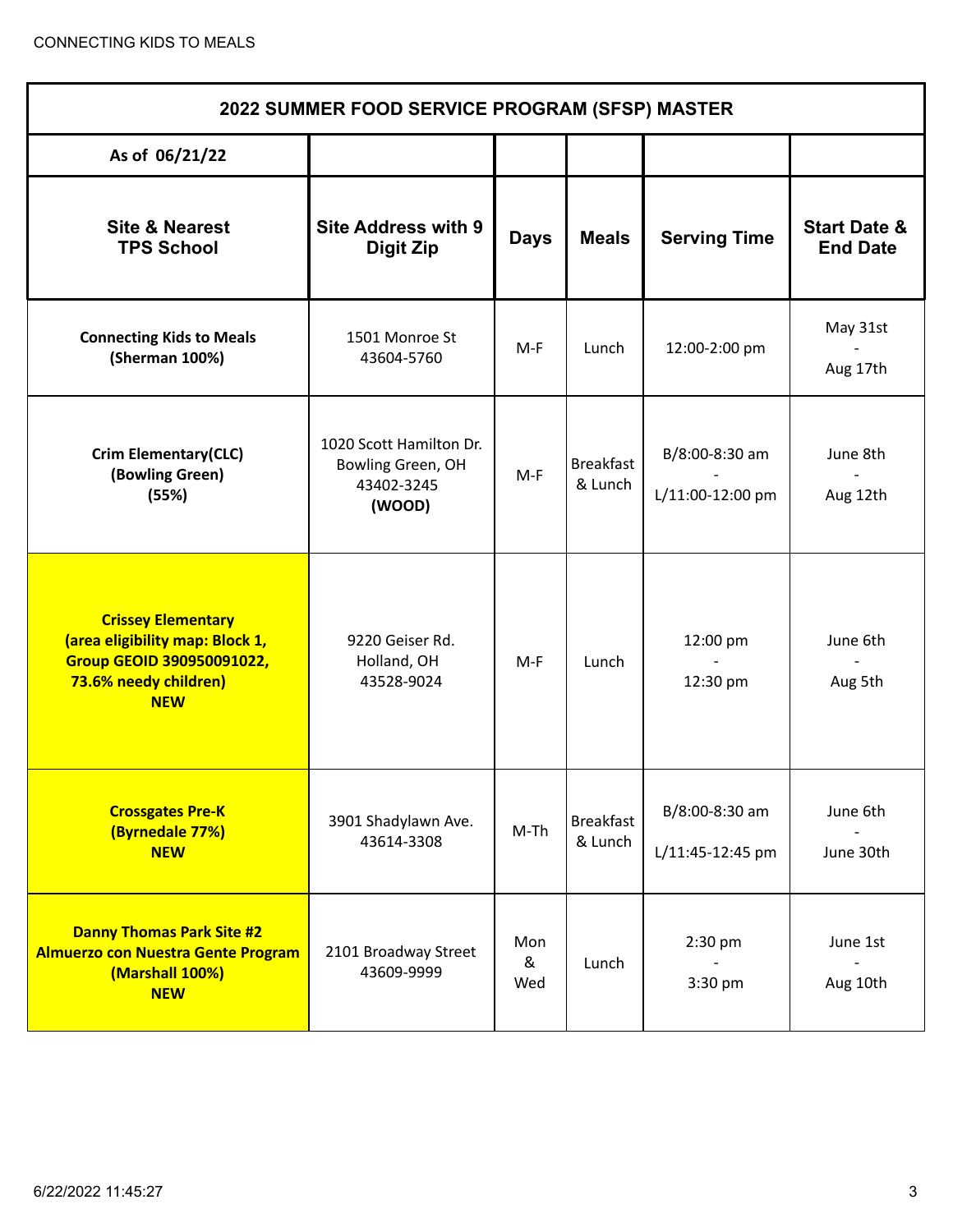| 2022 SUMMER FOOD SERVICE PROGRAM (SFSP) MASTER                                                                  |                                                                |             |                             |                                      |                                            |  |  |
|-----------------------------------------------------------------------------------------------------------------|----------------------------------------------------------------|-------------|-----------------------------|--------------------------------------|--------------------------------------------|--|--|
| As of 06/21/22                                                                                                  |                                                                |             |                             |                                      |                                            |  |  |
| <b>Site &amp; Nearest</b><br><b>TPS School</b>                                                                  | <b>Site Address with 9</b><br><b>Digit Zip</b>                 | <b>Days</b> | <b>Meals</b>                | <b>Serving Time</b>                  | <b>Start Date &amp;</b><br><b>End Date</b> |  |  |
| <b>Discovery Academy</b><br><b>Learning Club</b><br>(Old Orchard 94%)<br><b>NEW</b>                             | 2740 W. Central Ave.<br>43606-3452                             | $M-TH$      | <b>Breakfast</b><br>& Lunch | B/10:00-10:15 am<br>L/12:00-12:30 pm | June 21st<br>Aug 4th                       |  |  |
| <b>Dorr Elementary</b><br>(Area eligibility map: Block 1,<br>Group GEOID 390950091012,<br>81.8% needy children) | 1205 King Rd.<br>43617-2013                                    | $M-F$       | Lunch                       | 12:00 pm<br>12:30 pm                 | June 6th<br>Aug 5th                        |  |  |
| E.A.Powell (CLC)<br>(North Baltimore 56% 2019)                                                                  | 500 N. Main St.<br>North Baltimore, OH<br>45872-1139<br>(WOOD) | $M-F$       | <b>Breakfast</b><br>& Lunch | B/8:00-8:30 am<br>L/11:30-12:00pm    | June 1st<br>$\blacksquare$<br>Aug 12th     |  |  |
| <b>East Broadway Elementary</b><br>(100%)<br><b>NEW</b>                                                         | 1755 E. Broadway St.<br>43605-3818                             | $M-TH$      | <b>Breakfast</b><br>& Lunch | B/8:45-9:00 am<br>L/11:45-12:50 pm   | June 6th<br>June 30th                      |  |  |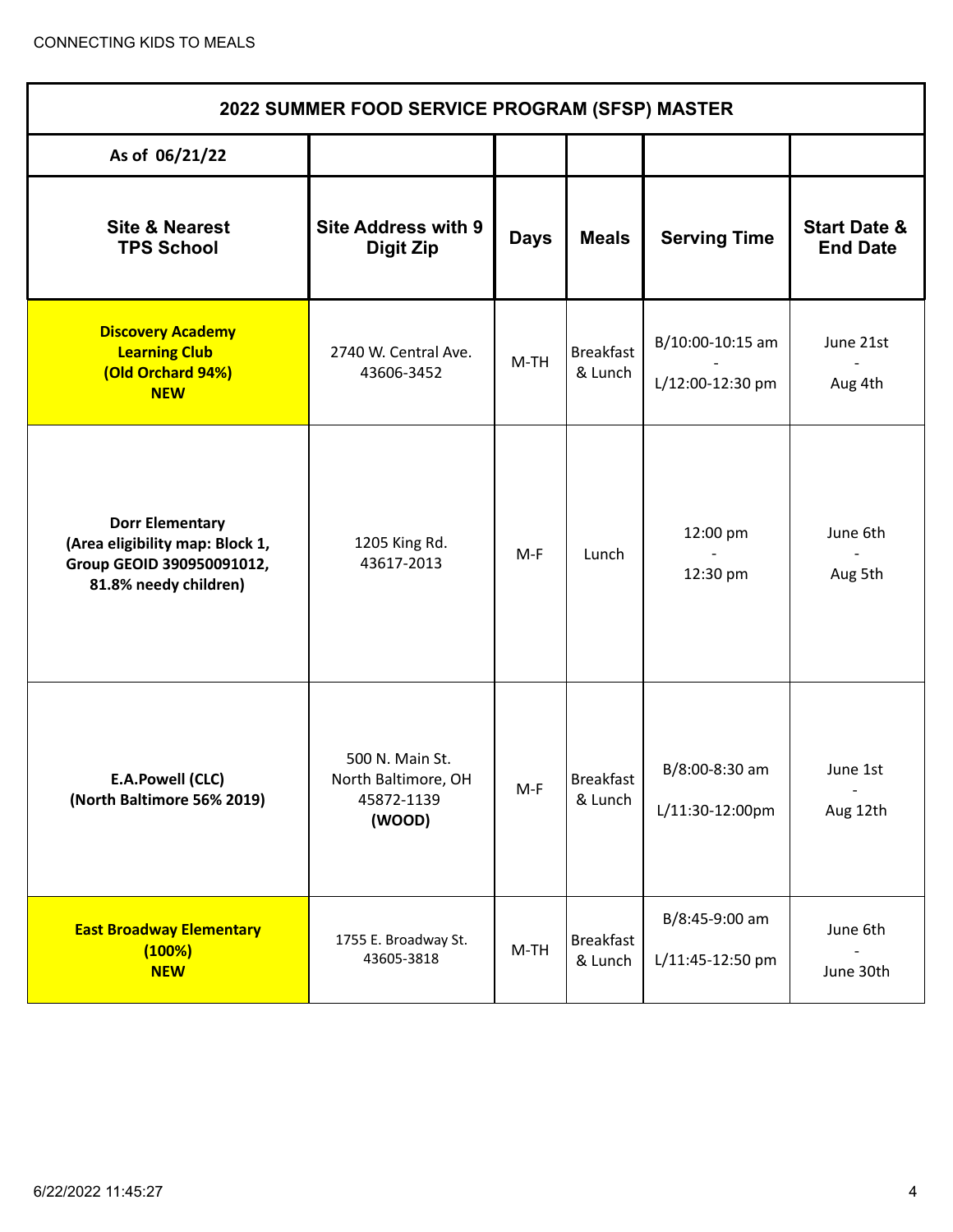| 2022 SUMMER FOOD SERVICE PROGRAM (SFSP) MASTER                                       |                                                |             |                             |                                      |                                            |  |  |
|--------------------------------------------------------------------------------------|------------------------------------------------|-------------|-----------------------------|--------------------------------------|--------------------------------------------|--|--|
| As of 06/21/22                                                                       |                                                |             |                             |                                      |                                            |  |  |
| <b>Site &amp; Nearest</b><br><b>TPS School</b>                                       | <b>Site Address with 9</b><br><b>Digit Zip</b> | <b>Days</b> | <b>Meals</b>                | <b>Serving Time</b>                  | <b>Start Date &amp;</b><br><b>End Date</b> |  |  |
| <b>East Toledo</b><br><b>Boys &amp; Girls Club</b><br>(E Broadway Elem 100%)         | 1755 E Broadway St.<br>43605-3818              | $M-F$       | Lunch<br>& Snack            | $L/1:30 - 2:30$ pm<br>S/4:30-5:00 pm | June 6th -<br>Aug 8th                      |  |  |
| <b>Ebeid Center</b><br><b>ENP Food Program</b><br><b>NEW</b><br>(Sherman 100%)       | 1806 Madison Ave.<br>43606-5460                | Weds        | Lunch                       | 3:00 pm<br>5:00 pm                   | July 13th<br>Aug 17th                      |  |  |
| <b>Elmdale Courts LMH</b><br><b>After School All-Stars (ASAS)</b><br>(Reynolds 100%) | 463 Elmdale Ct<br>43609-1388                   | M-TH        | Lunch<br>& PM<br>Snack      | L/12:45-1:30 pm<br>S/3:45 pm-4:00 pm | June 13th<br>Aug 5th                       |  |  |
| <b>Escuela Smart Elementary</b><br>(Marshall 100%)<br><b>NEW</b>                     | 617 Western Ave.<br>43609-2701                 | $M-TH$      | <b>Breakfast</b><br>& Lunch | B/8:45-9:00 am<br>L/11:45-12:50 pm   | June 6th<br>June 30th                      |  |  |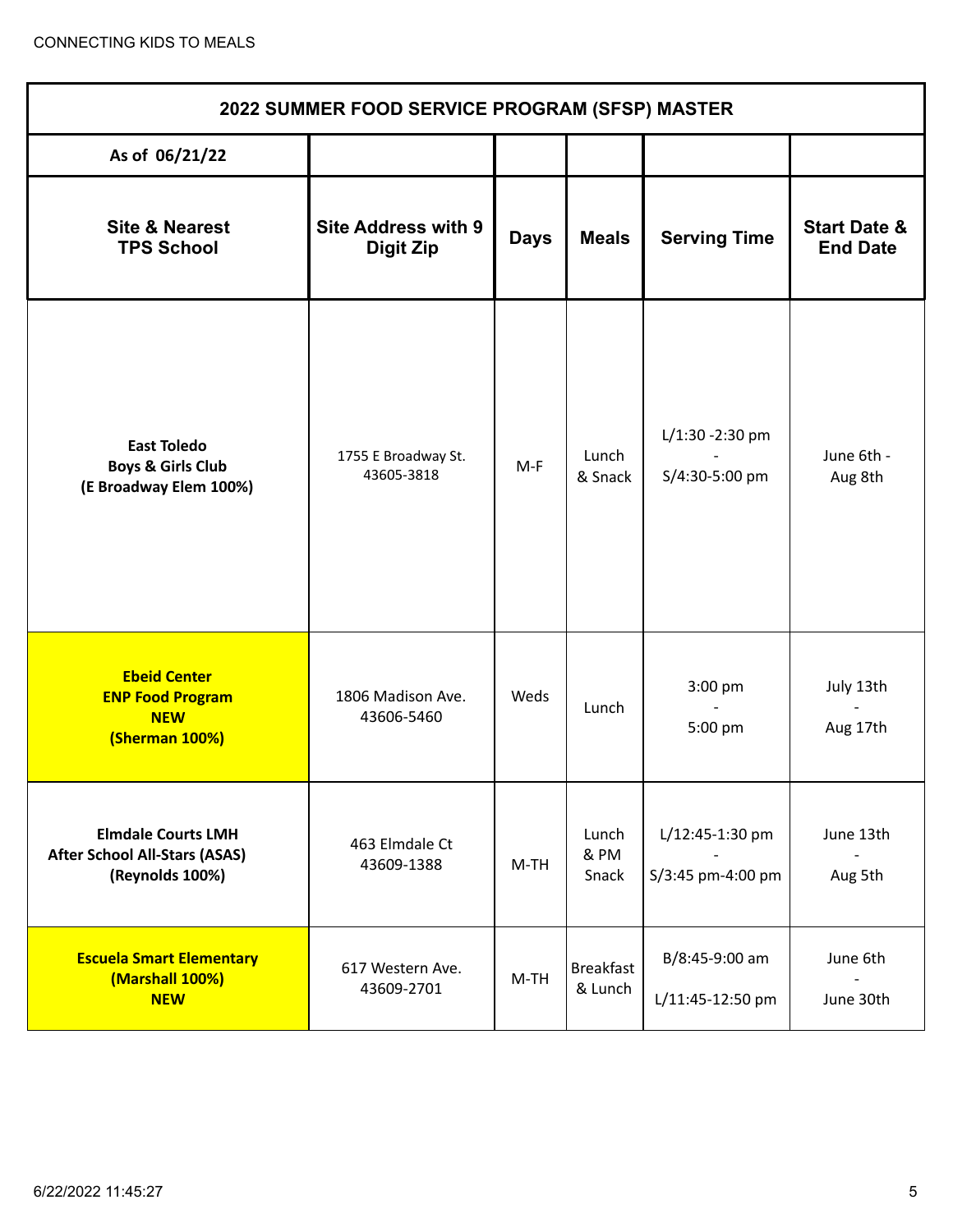| 2022 SUMMER FOOD SERVICE PROGRAM (SFSP) MASTER                                                                                 |                                         |                                        |                             |                                                |                                            |  |  |
|--------------------------------------------------------------------------------------------------------------------------------|-----------------------------------------|----------------------------------------|-----------------------------|------------------------------------------------|--------------------------------------------|--|--|
| As of 06/21/22                                                                                                                 |                                         |                                        |                             |                                                |                                            |  |  |
| <b>Site &amp; Nearest</b><br><b>TPS School</b>                                                                                 | <b>Site Address with 9</b><br>Digit Zip | <b>Days</b>                            | <b>Meals</b>                | <b>Serving Time</b>                            | <b>Start Date &amp;</b><br><b>End Date</b> |  |  |
| <b>Explorer's Academy</b><br><b>Science &amp; Technology</b><br><b>Explorers Summer Camp</b><br>(Burroughs 100%)<br><b>NEW</b> | 1850 Airport Hwy<br>43609-2069          | $M-F$                                  | <b>Breakfast</b><br>&Lunch  | B/8:00 - 8:30am<br>$L/11:00 - 12:00 \text{pm}$ | June 13th<br>July 8th                      |  |  |
| <b>Frederick Douglass</b><br><b>Community Association</b><br><b>Great Outdoors</b><br>(Pickett 100%)                           | 1001 Indiana Ave.<br>43607-4084         | $M-TH$                                 | <b>Breakfast</b><br>&Lunch  | B/9:00-10:00 am<br>L/12:00-1:00 pm             | June 6th<br>Aug 5th                        |  |  |
| <b>Glenwood Lutheran Church</b><br><b>Young Artist at Work Program</b><br>(Robinson 100%)<br><b>NEW</b>                        | 2545 Monroe St.<br>43620-1519           | $M-F$                                  | Lunch                       | 12:00 pm<br>$1:00$ pm                          | June 27th<br>Aug 5th                       |  |  |
| <b>Grace Community Center</b><br><b>EDU - CAMP</b><br>(Scott 100%)<br>(NEW)                                                    | 406 W. Delaware Ave.<br>43610-1404      | $M-F$                                  | <b>Breakfast</b><br>& Lunch | B/9:00 - 10:00am<br>L/12:00-1:00 pm            | June 13th<br>Aug 5th                       |  |  |
| <b>Greater Praise Missionary Baptist</b><br><b>Church</b><br><b>Summer Kids Camp</b><br>(Pickett 100%)<br><b>NEW</b>           | 1671 Woodland Ave.<br>43607-3985        | starting<br>June 6th<br>$M-F$<br>Lunch | Lunch<br>& Snack            | L/12:00 - 1:00 pm<br>$S/3:45 - 4:00$ pm        | Jun 1st<br>Aug 17th                        |  |  |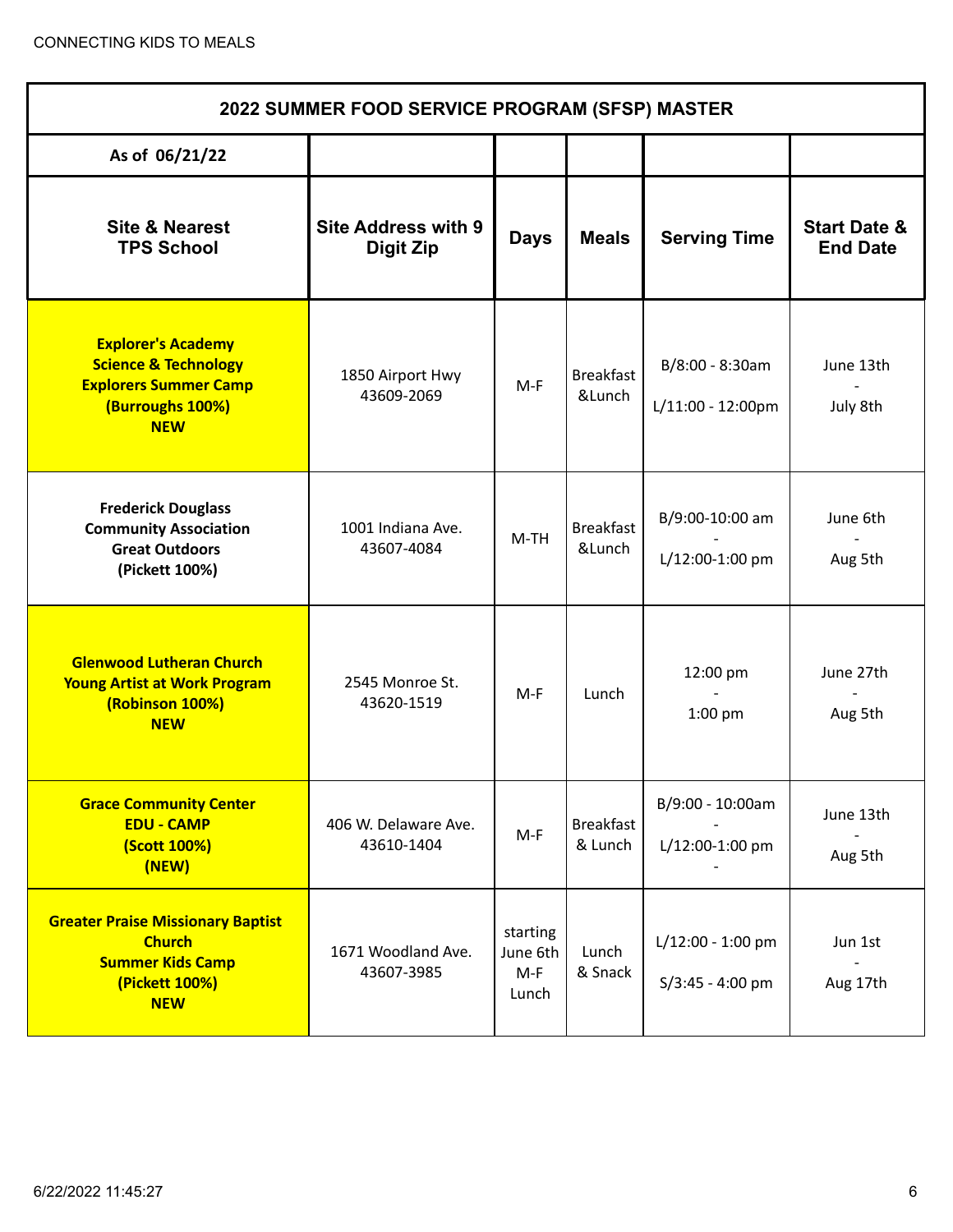| 2022 SUMMER FOOD SERVICE PROGRAM (SFSP) MASTER                                                 |                                                |                 |                             |                                    |                                            |  |
|------------------------------------------------------------------------------------------------|------------------------------------------------|-----------------|-----------------------------|------------------------------------|--------------------------------------------|--|
| As of 06/21/22                                                                                 |                                                |                 |                             |                                    |                                            |  |
| <b>Site &amp; Nearest</b><br><b>TPS School</b>                                                 | <b>Site Address with 9</b><br><b>Digit Zip</b> | <b>Days</b>     | <b>Meals</b>                | <b>Serving Time</b>                | <b>Start Date &amp;</b><br><b>End Date</b> |  |
| <b>Greenbelt Apartments</b><br><b>2022 Summer Food Service</b><br>(Sherman 100%)<br><b>NEW</b> | 806 Cherry St.<br>43604-1682                   | <b>M &amp;W</b> | Lunch                       | $1:30$ pm<br>$2:30$ pm             | June 13th<br>Aug 17th                      |  |
| <b>Heatherdowns Library</b><br>(Byrnedale 77%)                                                 | 3265 Glanzman Rd.<br>43614-3809                | $M-F$           | Lunch                       | 1:00 pm<br>$\sim$<br>1:45 pm       | May 31st -<br>Aug 17th                     |  |
| <b>His Word Global Ministries</b><br>(Robinson 100%)<br><b>NEW</b>                             | 1621 Dorr St.<br>43607-3960                    | M, T,<br>TH, F  | Lunch                       | 12:00 pm<br>$1:00$ pm              | July 5th<br>Aug 12th                       |  |
| <b>Holland Library</b><br>(McTigue 95.66%)                                                     | 1032 S. McCord Rd.<br>43528-9596               | M-F             | Lunch                       | $1:00$ pm<br>$1:45$ pm             | May 31st<br>Aug 17th                       |  |
| <b>Homer Hanham</b><br><b>Boys &amp; Girls Club</b><br>(Robinson 100%)                         | 2250 N Detroit Ave.<br>43606-4641              | $M-F$           | Lunch<br>& Snack            | L/12:30-1:00 pm<br>S/3:00 -3:30 pm | June 6th<br>Aug 5th                        |  |
| <b>Hope Learning Academy</b><br><b>Learning Club</b><br>(Robinson 100%)<br><b>NEW</b>          | 4234 Monroe St.<br>43606-1938                  | $M-TH$          | <b>Breakfast</b><br>& Lunch | B/9:30-10:00 am<br>L/1:00-1:30 pm  | June 13th<br>July 28th                     |  |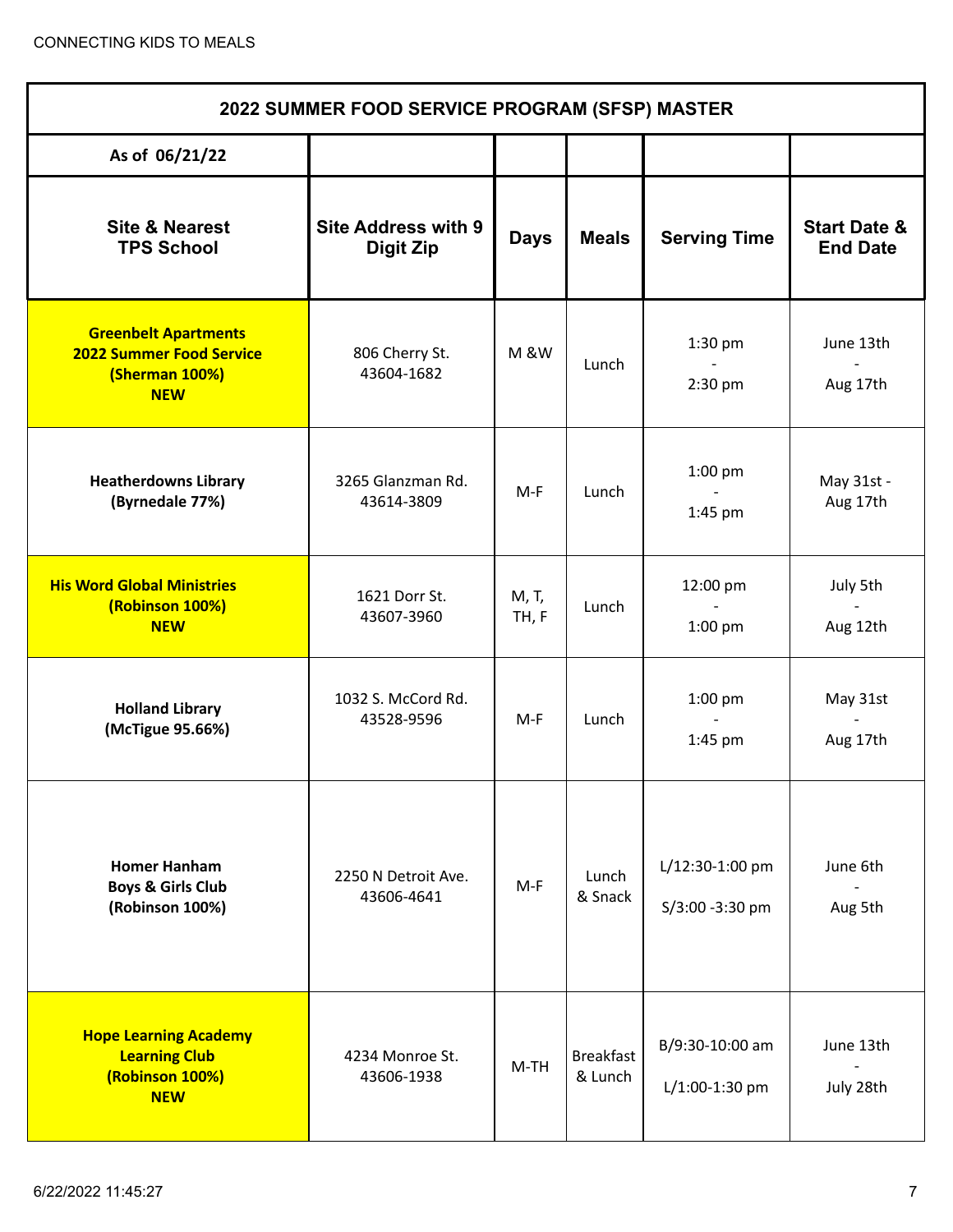| 2022 SUMMER FOOD SERVICE PROGRAM (SFSP) MASTER                                                                                |                                                |                          |                                   |                                    |                                            |  |  |
|-------------------------------------------------------------------------------------------------------------------------------|------------------------------------------------|--------------------------|-----------------------------------|------------------------------------|--------------------------------------------|--|--|
| As of 06/21/22                                                                                                                |                                                |                          |                                   |                                    |                                            |  |  |
| <b>Site &amp; Nearest</b><br><b>TPS School</b>                                                                                | <b>Site Address with 9</b><br><b>Digit Zip</b> | <b>Days</b>              | <b>Meals</b>                      | <b>Serving Time</b>                | <b>Start Date &amp;</b><br><b>End Date</b> |  |  |
| <b>House of Prayer Holiness Church</b><br><b>H.O.P.H.C.</b><br>(Pickett 100%)                                                 | 1439 Nebraska Ave.<br>43607-4102               | Tue<br>&<br><b>Thurs</b> | Breakfast<br>& Lunch<br>tentative | $B/10-11n$<br>L/1-2p tentative     | June 14th<br>June 30th                     |  |  |
| <b>Jamie Farr Park</b><br><b>Go Tyme Grynd &amp; Summer Youth</b><br><b>Fitness Program</b><br>(Riverside 100%)<br><b>NEW</b> | 2140 N. Summit St.<br>43611-3764               | Tues<br>&<br>Thurs       | <b>PM Snack</b><br>& Lunch        | S/12:00-12:15pm<br>L/2:00 - 2:45pm | June 14th<br>July 28th                     |  |  |
| <b>Jamie Farr Pool</b><br>(Riverside 100%)<br><b>NEW</b>                                                                      | 2000 Summit St.<br>43611-9999                  | M, W-F                   | Lunch                             | 2:00 pm<br>2:45 pm                 | Jun 1st<br>Aug 17th                        |  |  |
| Joe E. Brown Park<br><b>Hopson Elite Basketball Camp</b><br>(Rosa Parks 100%)                                                 | 150 West Oakland<br>43608-1102                 | Sat                      | <b>AM Snack</b>                   | $10:15$ am<br>10:30 am             | July 9th<br>Saturday                       |  |  |
| <b>Kent Library</b><br>(Scott 100%)                                                                                           | 3101 Collingwood Blvd.<br>43610-1123           | M-F                      | Lunch                             | $1:00$ pm<br>$1:45$ pm             | May 31st<br>Aug 17th                       |  |  |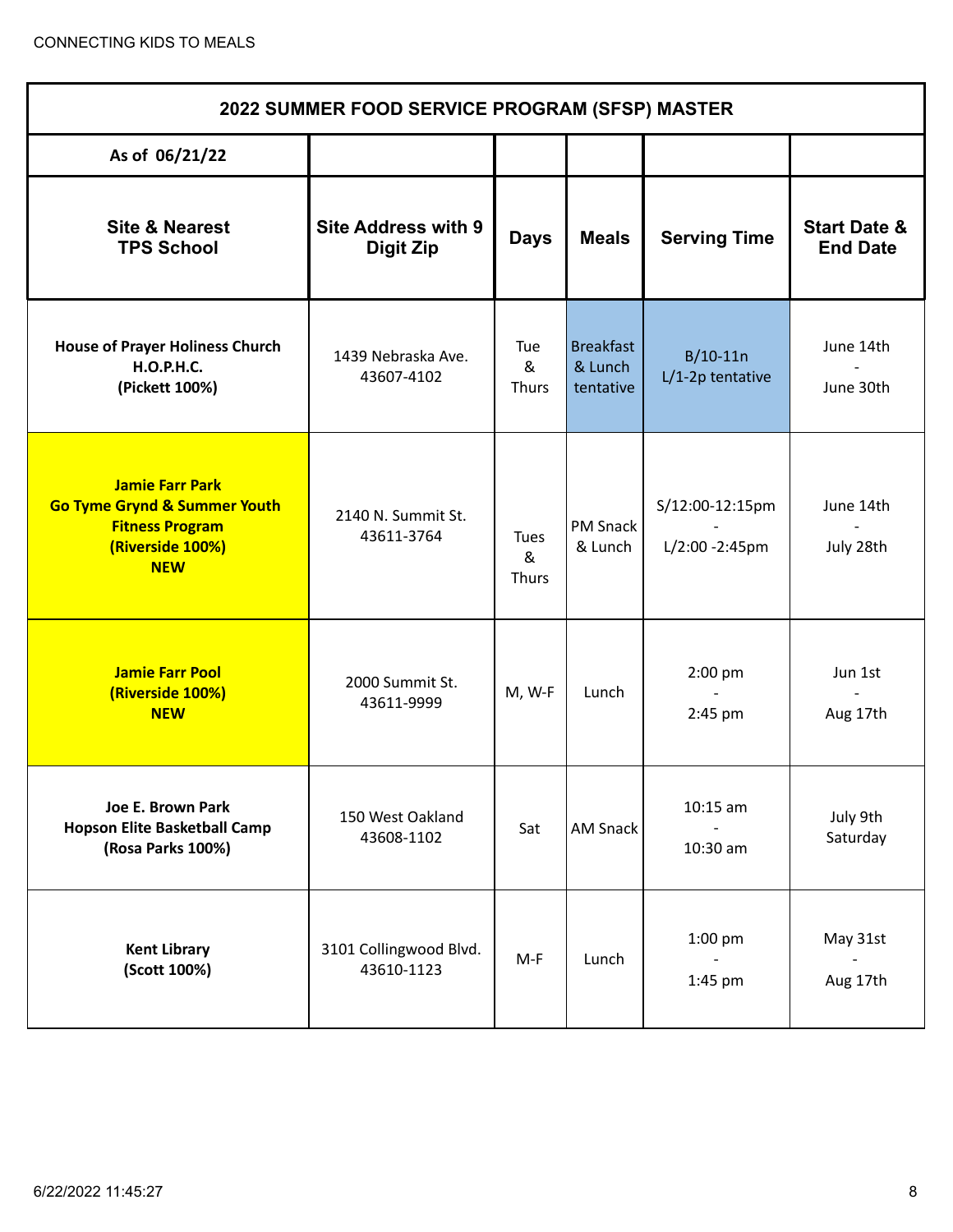| 2022 SUMMER FOOD SERVICE PROGRAM (SFSP) MASTER                      |                                                |             |                                |                                      |                                            |  |  |
|---------------------------------------------------------------------|------------------------------------------------|-------------|--------------------------------|--------------------------------------|--------------------------------------------|--|--|
| As of 06/21/22                                                      |                                                |             |                                |                                      |                                            |  |  |
| <b>Site &amp; Nearest</b><br><b>TPS School</b>                      | <b>Site Address with 9</b><br><b>Digit Zip</b> | <b>Days</b> | <b>Meals</b>                   | <b>Serving Time</b>                  | <b>Start Date &amp;</b><br><b>End Date</b> |  |  |
| <b>Keyser Elementary School</b><br>(99%)                            | 3900 Hill Ave.<br>43607-2635                   | $M-TH$      | <b>Breakfast</b><br>& Lunch    | B/8:45-9:00 am<br>L/11:45-12:50 pm   | June 6th<br>June 30th                      |  |  |
| <b>Keyser Elementary</b><br>A Renewed Mind/Ohio Guidestone<br>(99%) | 3900 Hill Ave.<br>43607-2635                   | $M-TH$      | Lunch                          | 11:00 am<br>12:00 pm                 | June 20th<br>June 30th                     |  |  |
| <b>Lagrange Library</b><br>(Rosa Parks 100%)                        | 3422 Lagrange St.<br>43608-1110                | $M-F$       | Lunch                          | $1:00$ pm<br>1:45 pm                 | May 31st -<br>Aug 17th                     |  |  |
| Locke Library<br>(Navarre 100%)                                     | 703 Miami St.<br>43605-2278                    | $M-F$       | Lunch                          | 1:00 pm<br>$\blacksquare$<br>1:45 pm | May 31st<br>$\sim$<br>Aug 17th             |  |  |
| <b>Mayfair Pre-K</b><br>(Larchmont 78%)<br><b>NEW</b>               | 5331 Bennett<br>43612-3403                     | $M-Th$      | <b>Breakfast</b><br>&<br>Lunch | B/8:45-9:00 am<br>L/11:45-12:15pm    | June 6th<br>June 30th                      |  |  |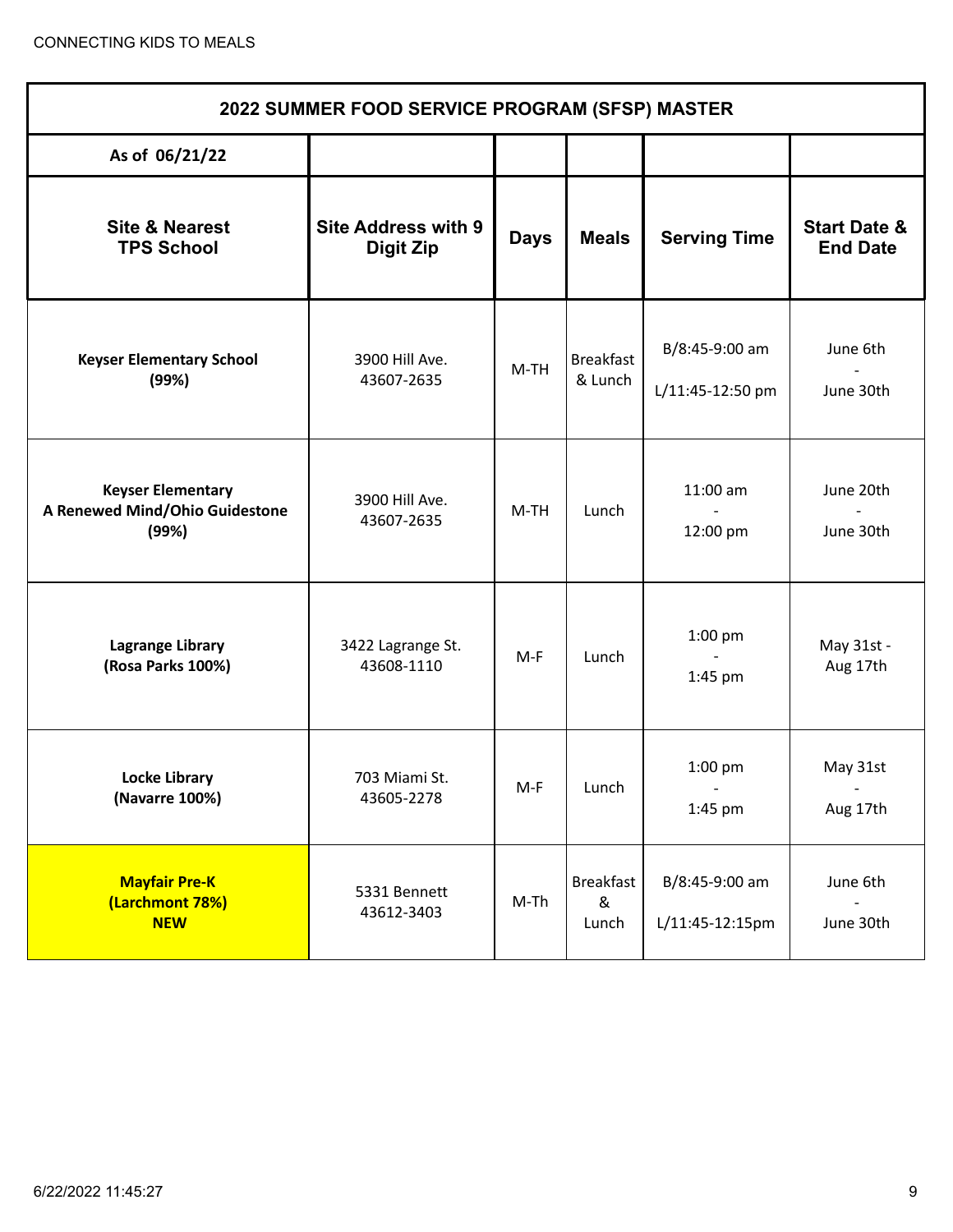| 2022 SUMMER FOOD SERVICE PROGRAM (SFSP) MASTER                                     |                                                |             |                                                                                                  |                                                             |                                                          |  |  |
|------------------------------------------------------------------------------------|------------------------------------------------|-------------|--------------------------------------------------------------------------------------------------|-------------------------------------------------------------|----------------------------------------------------------|--|--|
| As of 06/21/22                                                                     |                                                |             |                                                                                                  |                                                             |                                                          |  |  |
| <b>Site &amp; Nearest</b><br><b>TPS School</b>                                     | <b>Site Address with 9</b><br><b>Digit Zip</b> | <b>Days</b> | <b>Meals</b>                                                                                     | <b>Serving Time</b>                                         | <b>Start Date &amp;</b><br><b>End Date</b>               |  |  |
| <b>Martin Luther King (MLK)</b><br><b>KidzFirst</b><br>(100%)                      | 1300 Forrest St.<br>43607-1947                 | $M-F$       | <b>Breakfast</b><br>& Lunch                                                                      | B/7:45-8:30 am<br>L/11:00-11:45am                           | June 6th<br>Aug 5th                                      |  |  |
| <b>McClinton Nunn</b><br>Tabernacle Sports/Arts Summer Camp<br>(Samuel Jones 100%) | 425 Nebraska Ave.<br>43604-8539                | $M-F$       | Lunch<br>Only<br>******<br><b>Breakfast</b><br>& Lunch<br><b>Starts</b><br>July 11th<br>Aug 17th | 2:00-2:45 pm<br>**********<br>B/8:30-9:30<br>L/12:30-1:15pm | June 13th<br>July 8th<br>******<br>July 11th<br>Aug 17th |  |  |
| <b>McKinley Stemm Academy</b><br>(100%)<br><b>NEW</b>                              | 3344 Westland Ave.<br>43613-5167               | $M-TH$      | <b>Breakfast</b><br>& Lunch                                                                      | B/8:45-9:00 am<br>L/11:00-12:50 pm                          | June 6th<br>June 30th                                    |  |  |
| <b>McTigue Elementary School</b><br>(96%)<br><b>NEW</b>                            | 5555 Nebraska Ave.<br>43615-4636               | $M-TH$      | <b>Breakfast</b><br>& Lunch                                                                      | B/8:45-9:00 am<br>L/11:45-12:50pm                           | June 6th<br>June 30th                                    |  |  |
| <b>Mott Library</b><br>(Pickett 100%)                                              | 1010 Dorr St.<br>43607-2073                    | M-F         | Lunch                                                                                            | $1:00$ pm<br>1:45 pm                                        | May 31st<br>Aug 17th                                     |  |  |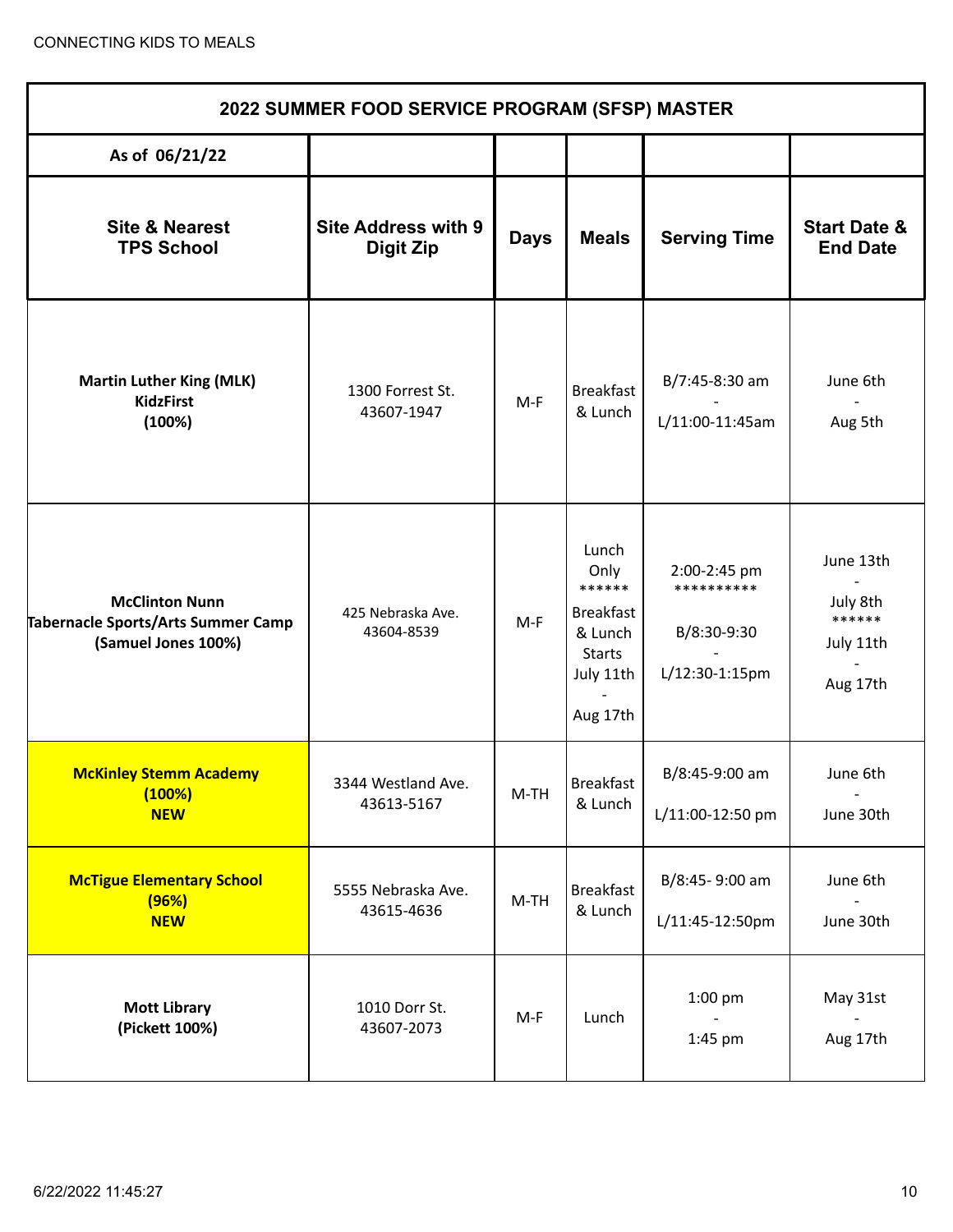| 2022 SUMMER FOOD SERVICE PROGRAM (SFSP) MASTER                                                                  |                                                |             |                  |                                       |                                            |  |  |
|-----------------------------------------------------------------------------------------------------------------|------------------------------------------------|-------------|------------------|---------------------------------------|--------------------------------------------|--|--|
| As of 06/21/22                                                                                                  |                                                |             |                  |                                       |                                            |  |  |
| <b>Site &amp; Nearest</b><br><b>TPS School</b>                                                                  | <b>Site Address with 9</b><br><b>Digit Zip</b> | <b>Days</b> | <b>Meals</b>     | <b>Serving Time</b>                   | <b>Start Date &amp;</b><br><b>End Date</b> |  |  |
| <b>Nathan Hale Park</b><br><b>West Toledo Rockets Football</b><br>and Cheerleading<br>(Robinson 100%)           | 1800 Upton Ave.<br>43607-9999                  | M-F         | Snacks           | 7:15 pm<br>7:30 pm                    | June 6th<br>Aug 17th                       |  |  |
| <b>Navarre Pool</b><br>(E Broadway 100%)<br><b>NEW</b>                                                          | 1001 White St.<br>43605-3031                   | M, W-F      | Lunch            | 2:00 pm<br>$2:45$ pm                  | May 31st<br>Aug 17th                       |  |  |
| <b>New Eureka Missionary Baptist Church</b><br><b>New Eureka Youth Program</b><br>(Glenwood 100%)<br><b>NEW</b> | 2526 Lawrence Ave.<br>43610-1345               | $M-F$       | Lunch<br>& Snack | L/12:00 - 1:00 pm<br>S/3:00 - 4:00 pm | June 6th<br>Aug 17th                       |  |  |
| <b>North BGC</b><br><b>David Wehrmeister</b><br>(Sherman 100%)                                                  | 817 Sherman St.<br>43608-2831                  | $M-F$       | Lunch<br>& Snack | L/12:00 - 1:00 pm<br>S/3:00-4:00 pm   | June 6th<br>Aug 5th                        |  |  |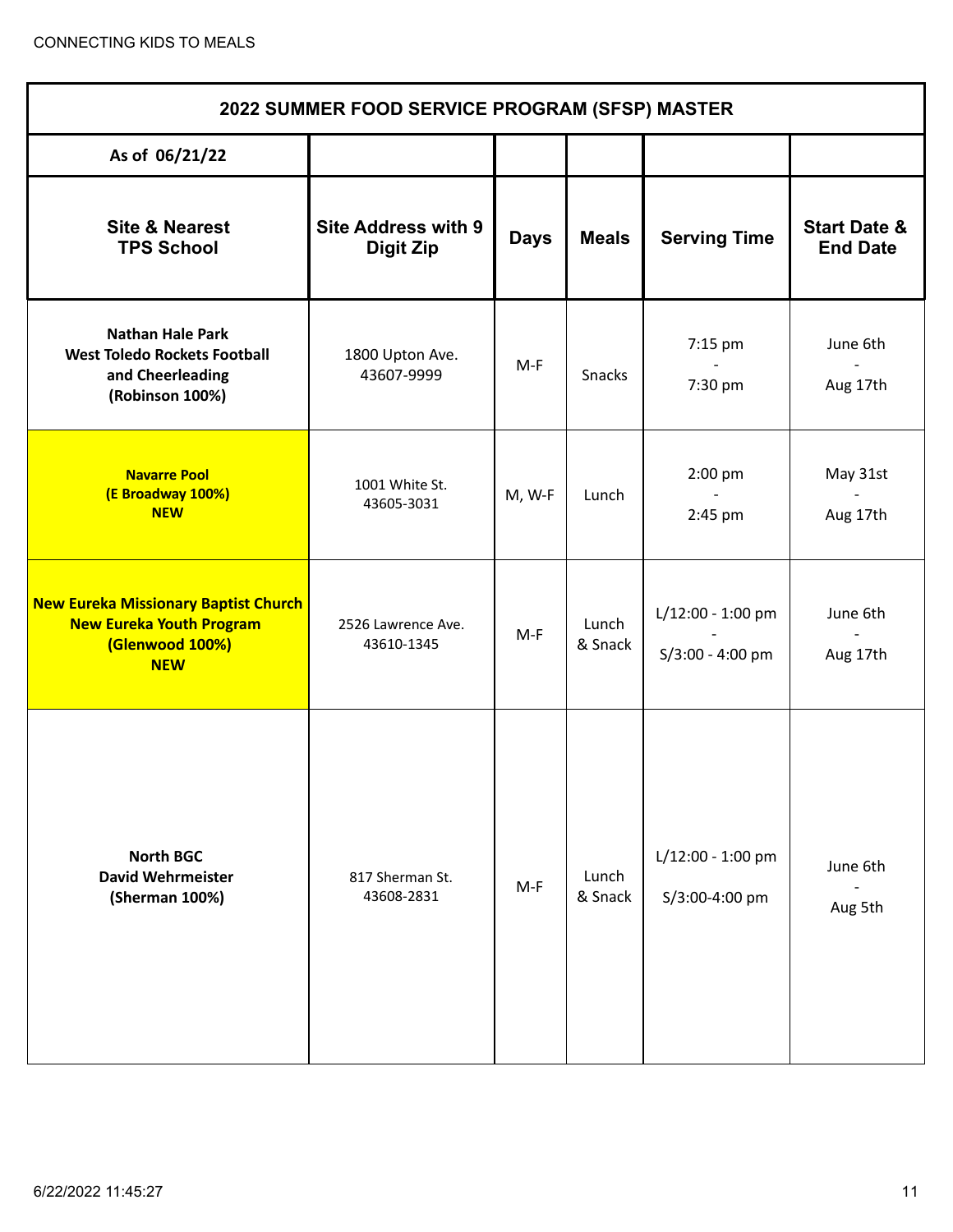| 2022 SUMMER FOOD SERVICE PROGRAM (SFSP) MASTER                                             |                                                |             |                             |                                                     |                                            |  |  |
|--------------------------------------------------------------------------------------------|------------------------------------------------|-------------|-----------------------------|-----------------------------------------------------|--------------------------------------------|--|--|
| As of 06/21/22                                                                             |                                                |             |                             |                                                     |                                            |  |  |
| <b>Site &amp; Nearest</b><br><b>TPS School</b>                                             | <b>Site Address with 9</b><br><b>Digit Zip</b> | <b>Days</b> | <b>Meals</b>                | <b>Serving Time</b>                                 | <b>Start Date &amp;</b><br><b>End Date</b> |  |  |
| <b>Northern Heights</b><br><b>Read &amp; Feed Program</b><br>(Chase 100%)                  | 3300 N. Erie St.<br>43611-3248                 | M, W, F     | Lunch                       | 1:00 pm<br>2:00 pm                                  | June 13th<br>Aug 12th                      |  |  |
| <b>Northpoint Church</b><br><b>Northpoint Kids Camp VBS</b><br>(DeVeaux 75%)<br><b>NEW</b> | 3708 W. Laskey Rd.<br>43623-3822               | $M-TH$      | <b>Breakfast</b><br>& Lunch | B/9:00-9:45am<br>$L/12 - 12:45$ pm                  | June 27th<br>June 30th                     |  |  |
| <b>Old Orchard Elementary</b><br>(94%)                                                     | 2402 Cheltenham<br>43606-3201                  | $M-TH$      | <b>Breakfast</b><br>& Lunch | B/8:45-9:00 am<br>L/11:45-12:50 pm                  | June 6th<br>June 30th                      |  |  |
| <b>Oregon Library</b><br>(Raymer 100%)                                                     | 3340 Dustin Rd.<br>Oregon, OH<br>43616-3302    | M-F         | Lunch                       | 1:00 pm<br>1:45 pm                                  | May 31st<br>Aug 17th                       |  |  |
| <b>Ottawa Park</b><br><b>Madd Poets Society</b><br>(Robinson 100%)                         | 2201 Ottawa Dr.<br>43606-4338                  | Fri         | Lunch<br>Snack Sat<br>only  | L/12:30-1:00 pm<br>$S/2:30 - 3:00$ pm<br>(Sat only) | July 8th<br>July 16th                      |  |  |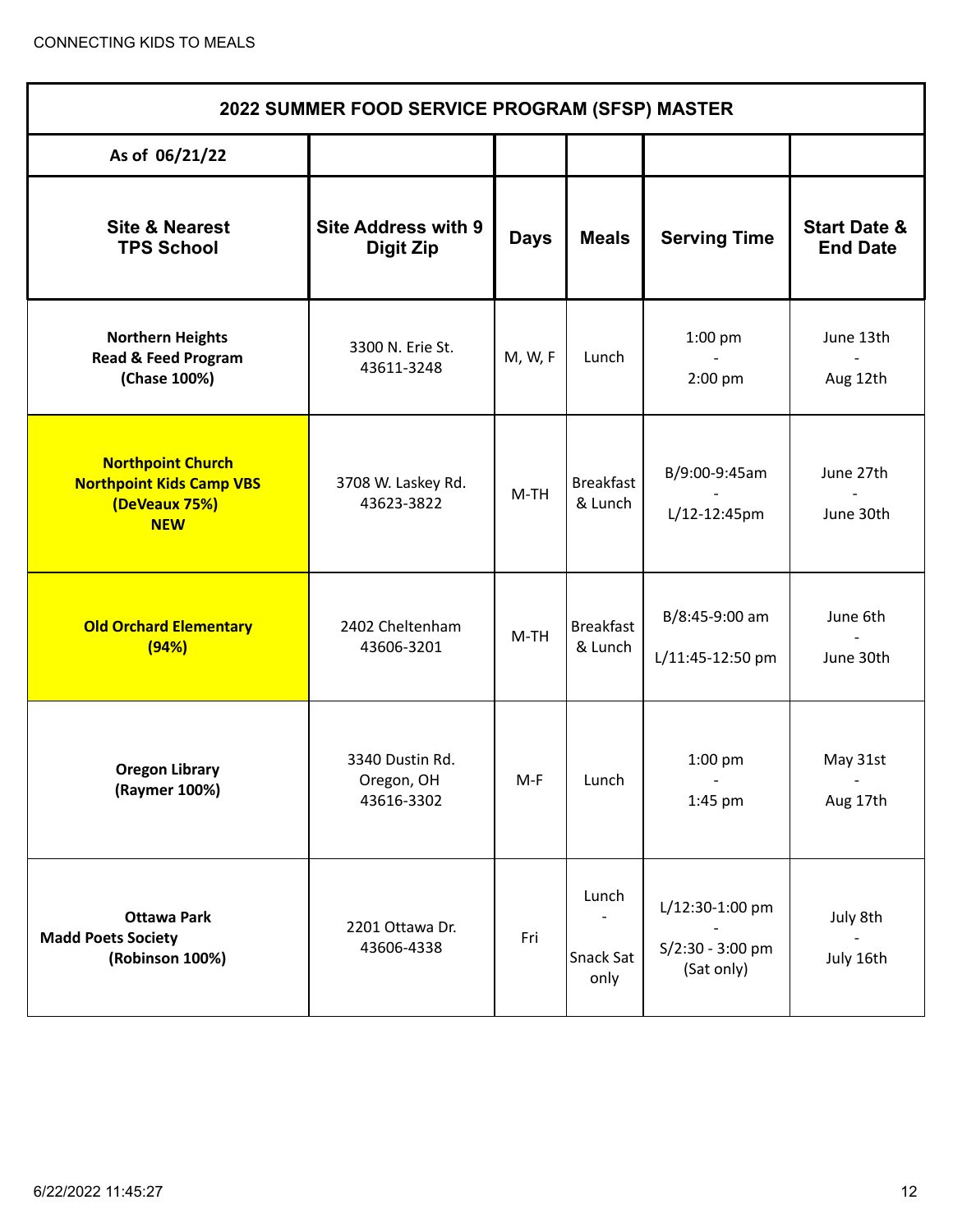| 2022 SUMMER FOOD SERVICE PROGRAM (SFSP) MASTER                                                                       |                                                     |             |                             |                                    |                                            |  |
|----------------------------------------------------------------------------------------------------------------------|-----------------------------------------------------|-------------|-----------------------------|------------------------------------|--------------------------------------------|--|
| As of 06/21/22                                                                                                       |                                                     |             |                             |                                    |                                            |  |
| <b>Site &amp; Nearest</b><br><b>TPS School</b>                                                                       | <b>Site Address with 9</b><br><b>Digit Zip</b>      | <b>Days</b> | <b>Meals</b>                | <b>Serving Time</b>                | <b>Start Date &amp;</b><br><b>End Date</b> |  |
| <b>Ottawa Park Amphitheater</b><br><b>MakT Happ3n Inc.</b><br>(Old Orchard 94%)<br><b>NEW</b>                        | 2205 Kenwood Blvd.<br>43606-9999                    | M, W, F     | Lunch                       | $11:00$ am<br>11:30 am             | June 20th<br>Aug 5th                       |  |
| <b>Ottawa Park</b><br><b>Playtime Movement</b><br>(Robinson 100%)                                                    | 2201 Ottawa Dr.<br>43606-4338                       | $M-TH$      | Snack<br>Only               | 6:00 pm<br>7:30 pm                 | June 6th<br>July 14th                      |  |
| <b>Padua Center</b><br>(Pickett 100%)                                                                                | 1416 Nebraska Ave.<br>43607-4101                    | $M-F$       | <b>Breakfast</b><br>& Lunch | B/9:30-10:00 am<br>L/12-12:30 pm   | June 6th<br>Aug 5th                        |  |
| <b>Pathway for Successful Leadership</b><br><b>Step to Success/Hats Off</b><br>(Keyser 100%)                         | 3648 Victory Ave<br>43607-2564                      | $M-TH$      | <b>Breakfast</b><br>&Lunch  | B/8:00-9:30am<br>L/11:30-12:30pm   | June 13th<br>Aug 4th                       |  |
| <b>Pearson Metropark</b><br><b>Metroparks Connections Camp</b><br>(Raymer 100%)                                      | 761 Lallendorf Rd.<br>Oregon, OH<br>43616-9999      | M-F         | Snack                       | 2:00pm - 2:30 pm                   | June 13th<br>July 29th                     |  |
| <b>Perrysburg Heights Community Center</b><br><b>Heights Summer Academy</b><br>(Glendale Fielbach 84%)<br><b>NEW</b> | 12282 Jefferson St.<br>Perrysburg, OH<br>43551-1943 | T-TH        | Lunch<br>& Snack            | L/11:45-12:15 pm<br>S/1:45-2:00 pm | May 31st -<br>Aug 17th                     |  |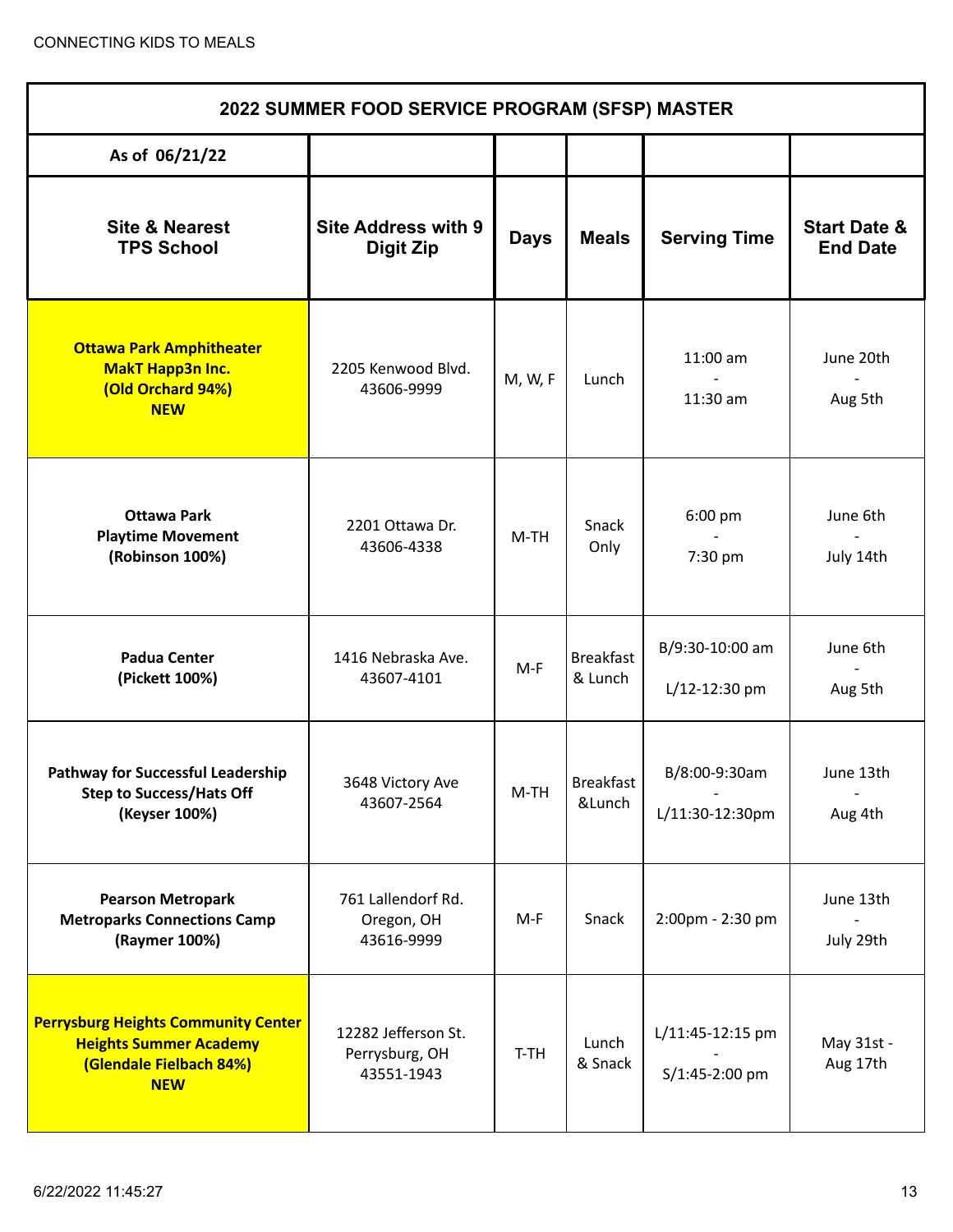| 2022 SUMMER FOOD SERVICE PROGRAM (SFSP) MASTER                                                                     |                                         |                     |                             |                                               |                                            |  |
|--------------------------------------------------------------------------------------------------------------------|-----------------------------------------|---------------------|-----------------------------|-----------------------------------------------|--------------------------------------------|--|
| As of 06/21/22                                                                                                     |                                         |                     |                             |                                               |                                            |  |
| <b>Site &amp; Nearest</b><br><b>TPS School</b>                                                                     | <b>Site Address with 9</b><br>Digit Zip | <b>Days</b>         | <b>Meals</b>                | <b>Serving Time</b>                           | <b>Start Date &amp;</b><br><b>End Date</b> |  |
| <b>Pickford Pool/Park</b><br>(Area eligibility map: block 1,<br>group GEOID 390950045031,<br>83.3% needy children) | 2912 Medford Dr<br>43614-1111           | M, W-F              | Lunch                       | $2:00$ pm<br>2:45 pm                          | Jun 1st<br>Aug 17th                        |  |
| <b>Port Lawrence LHM</b><br><b>Work in Progress</b><br>(Samuel Jones 100%)                                         | 201 Belmont Ave<br>43604-3213           | M, TH, F            | Lunch                       | $1:30$ pm<br>$2:15$ pm                        | June 9th<br>Aug 12th                       |  |
| <b>Project ER Inc.</b><br><b>Puck-A-Luck's Equestrian Day Camp</b><br>(E Broadway 100%)<br><b>NEW</b>              | 1203 Crystal St<br>43605-9999           | M, W, F             | Lunch                       | L/12:30-1:00 pm                               | June 20th<br>Aug 12th                      |  |
| <b>Ravine LMH</b><br><b>After School All-Stars (ASAS)</b><br>(Garfield 100%)                                       | 55 Poplar St.<br>43605-1934             | M-TH                | Lunch<br>& Snack            | L/11:30 - 12:00 pm<br>$-S/3:30-3:45$ pm       | June 13th<br>Aug 5th                       |  |
| <b>Ravine Park Community Center</b><br><b>Madd Poets Society</b><br>(Garfield 100%)                                | 55 Poplar St.<br>43606-1934             | Fri<br>&<br>Sat     | Lunch<br>&<br>Sat<br>Snack  | L/12:30-1:00pm<br>S/2:00-2:30pm<br>(Sat only) | June 24th<br>&<br>June 25th                |  |
| <b>Raymer Elementary</b><br><b>VHEART Summer Reading Program</b><br>(100%)                                         | 550 Raymer Blvd.<br>43605-2432          | Tue<br><b>Thurs</b> | <b>Breakfast</b><br>& Lunch | B/8:30am-9:15am<br>L/1:00pm-1:30-m            | July 12th<br>Aug 11th                      |  |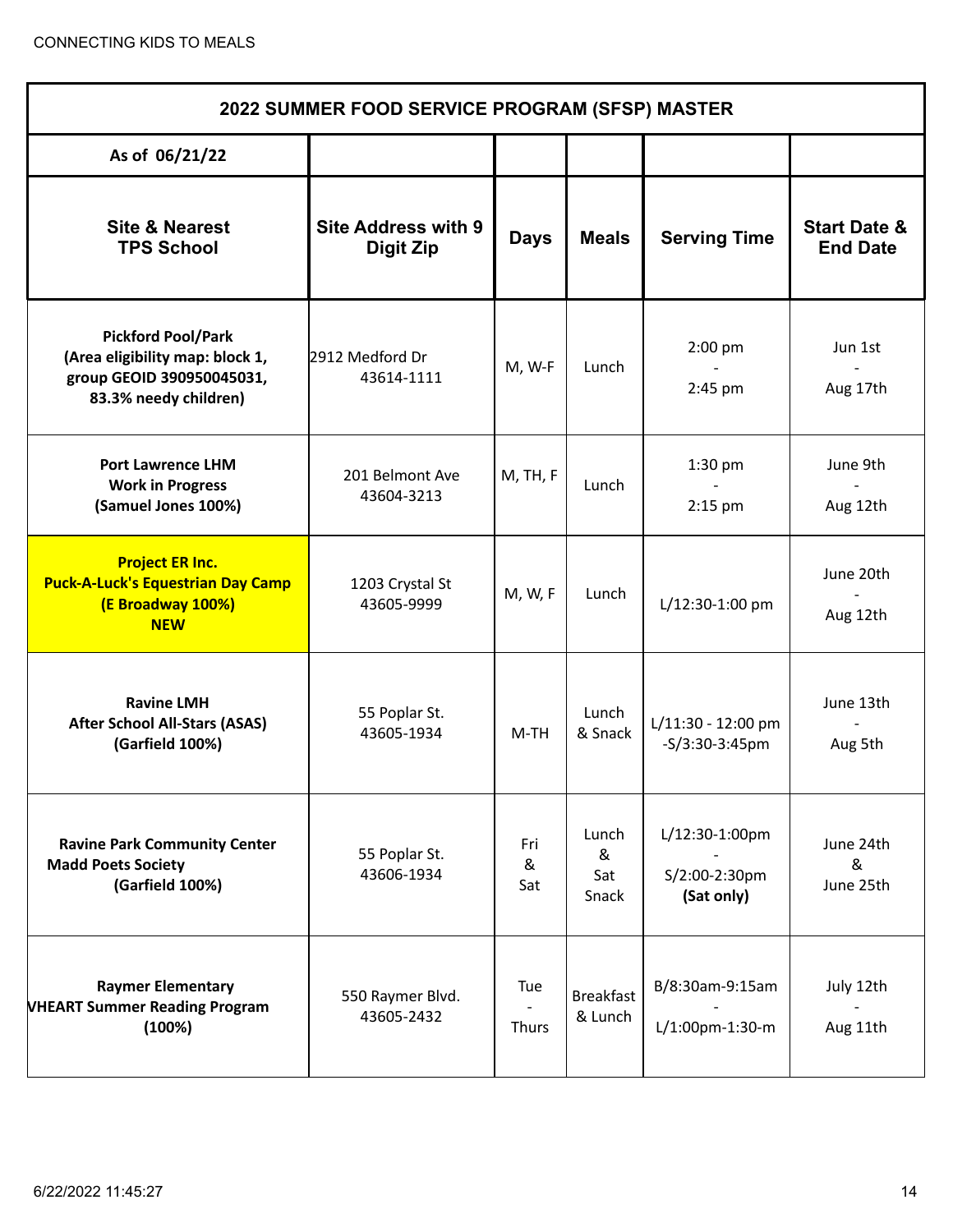| 2022 SUMMER FOOD SERVICE PROGRAM (SFSP) MASTER                                                  |                                                |                         |                             |                                       |                                                  |  |
|-------------------------------------------------------------------------------------------------|------------------------------------------------|-------------------------|-----------------------------|---------------------------------------|--------------------------------------------------|--|
| As of 06/21/22                                                                                  |                                                |                         |                             |                                       |                                                  |  |
| <b>Site &amp; Nearest</b><br><b>TPS School</b>                                                  | <b>Site Address with 9</b><br><b>Digit Zip</b> | <b>Days</b>             | <b>Meals</b>                | <b>Serving Time</b>                   | <b>Start Date &amp;</b><br><b>End Date</b>       |  |
| <b>Resurrection Baptist Church</b><br><b>Summer Lunch Program</b><br>(Keyser 99%)<br><b>NEW</b> | 3360 Nebraska Ave.<br>43607-2818               | <b>Tues</b><br>&<br>Fri | Lunch                       | $1:00$ pm<br>1:45 pm                  | June 7th<br>Aug 17th                             |  |
| <b>Reynolds Corner Library</b><br>(Rogers 79%)                                                  | 4833 Dorr St.<br>43615-4027                    | $M-F$                   | Lunch                       | 1:00 pm<br>1:45 pm                    | May 31st<br>Aug 17th                             |  |
| <b>Reynolds Elementary School</b><br><b>After School All-Stars (ASAS)</b><br>(100%)             | 5000 Norwich Rd.<br>43615-6924                 | $M-TH$                  | Snack<br>& Lunch            | S/10:00-10:30am<br>L/1:00 pm - 1:30pm | June 13th<br>$\overline{\phantom{a}}$<br>Aug 5th |  |
| <b>Rise &amp; Shine Academy</b><br>(Rosa Parks 100%)                                            | 3248 Warsaw St.<br>43608-1852                  | M-F                     | Breakfast<br>& Lunch        | B/8:00-9:00am<br>L/11:00-12:00pm      | June 6th<br>Aug 1st                              |  |
| <b>River of Life Church</b><br><b>ROLC Meals</b><br>(DeVeaux 75%)<br><b>NEW</b>                 | 3611 Upton Ave.<br>43613-5038                  | $M-W$                   | Lunch                       | 1:00 pm - 2:00 pm                     | June 20th<br>Aug 10th                            |  |
| <b>Riverside Elementary School</b><br>(100%)<br><b>NEW</b>                                      | 500 Chicago St.<br>43611-3603                  | $M-TH$                  | <b>Breakfast</b><br>& Lunch | B/8:45-9:00 am<br>L/11:45-12:50 pm    | June 6th<br>June 30th                            |  |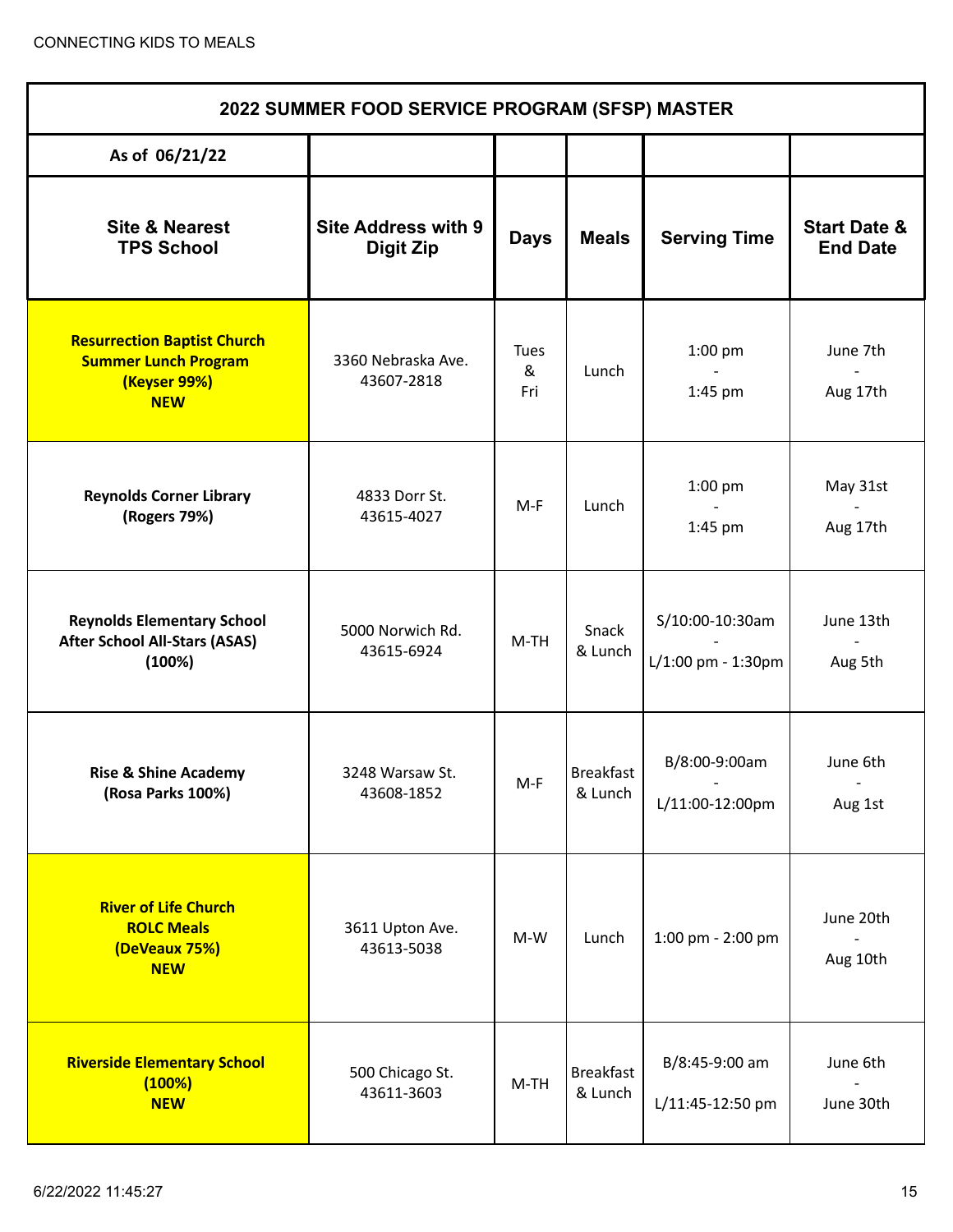| 2022 SUMMER FOOD SERVICE PROGRAM (SFSP) MASTER                               |                                                |             |                                   |                                      |                                            |  |
|------------------------------------------------------------------------------|------------------------------------------------|-------------|-----------------------------------|--------------------------------------|--------------------------------------------|--|
| As of 06/21/22                                                               |                                                |             |                                   |                                      |                                            |  |
| <b>Site &amp; Nearest</b><br><b>TPS School</b>                               | <b>Site Address with 9</b><br><b>Digit Zip</b> | <b>Days</b> | <b>Meals</b>                      | <b>Serving Time</b>                  | <b>Start Date &amp;</b><br><b>End Date</b> |  |
| <b>Riverside Elementary</b><br><b>Riverside HUB</b><br>(100%)<br><b>NEW</b>  | 500 Chicago St.<br>43611-3603                  | M-F         | Lunch                             | 2:00 pm<br>$\mathbf{r}$<br>2:30 pm   | June 6th<br>Aug 12th                       |  |
| <b>Robinson Elementary School</b><br>(100%)                                  | 1075 Horace Street<br>43606-4859               | $M-TH$      | <b>Breakfast</b><br>& Lunch       | B/8:45-9:00 am<br>L/11:45-12:50 pm   | June 6th<br>June 30th                      |  |
| <b>Robinson Elementary School</b><br><b>Empowering Future Leaders (100%)</b> | 1075 Horace Street<br>43606-4859               | M-F         | Lunch                             | 12:00 pm<br>12:50pm                  | June 6th<br>July 29th                      |  |
| <b>Robinson Elementary</b><br><b>Unison</b>                                  | 1075 Horace Street<br>43606-4859               | M-TH        | Lunch                             | 11:30 am<br>12:30 pm                 | June 6th<br>Aug 4th                        |  |
| <b>Rogers High School</b><br>LEAD Program (88%)                              | 222 McTigue Dr.<br>43615-5164                  | $M-TH$      | <b>Breakfast</b><br>& PM<br>Snack | B/10:30-10:45 am<br>S/2:00-2:30 pm   | June 6th<br>Aug 5th                        |  |
| <b>Rogers HS Football Field</b><br>(Rogers 88%)                              | 5700 Hal Dr<br>43615-9999                      | $M-TH$      | Lunch<br>& PM<br>Snack            | L/2:30-3:15 pm<br>$S/7:15 - 7:25$ pm | May 31st<br>Aug 17th                       |  |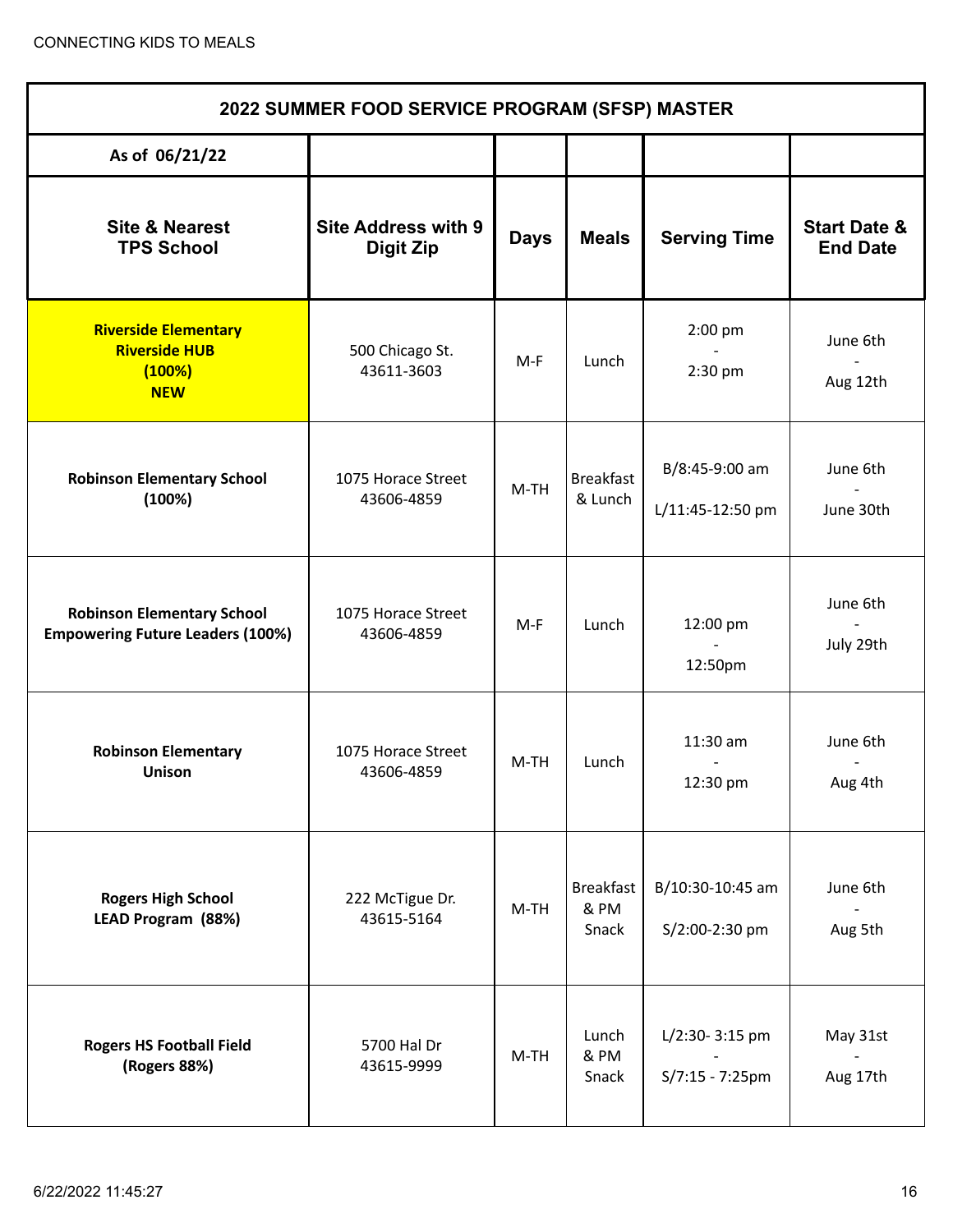| 2022 SUMMER FOOD SERVICE PROGRAM (SFSP) MASTER                                                                                                                              |                                                      |                           |                             |                                    |                                            |  |
|-----------------------------------------------------------------------------------------------------------------------------------------------------------------------------|------------------------------------------------------|---------------------------|-----------------------------|------------------------------------|--------------------------------------------|--|
| As of 06/21/22                                                                                                                                                              |                                                      |                           |                             |                                    |                                            |  |
| <b>Site &amp; Nearest</b><br><b>TPS School</b>                                                                                                                              | <b>Site Address with 9</b><br><b>Digit Zip</b>       | <b>Days</b>               | <b>Meals</b>                | <b>Serving Time</b>                | <b>Start Date &amp;</b><br><b>End Date</b> |  |
| <b>Roosevelt Pool</b><br>(Robinson 100%)<br><b>NEW</b>                                                                                                                      | 922-972 Dorr St.<br>43607-9999                       | $T-F$                     | Lunch                       | 2:00 pm<br>2:45 pm                 | May 31st<br>Aug 17th                       |  |
| <b>Rosa Parks Elementary</b><br>(100%)<br><b>NEW</b>                                                                                                                        | 3350 Cherry St.<br>43608-1051                        | $M-TH$                    | <b>Breakfast</b><br>& Lunch | B/8:45-9:00 am<br>L/11:45-12:50 pm | June 6th<br>June 30th                      |  |
| <b>Rossford Elementary - CLC</b><br>(Closed enrolled site with Income<br>eligibility forms)                                                                                 | 28500 Lime City Rd.<br>Perrysburg, OH 43551-<br>4103 | $M-F$                     | <b>Breakfast</b><br>& Lunch | B/8:00-8:30 am<br>L/11:30-1:00 pm  | June 1st<br>Aug 15th                       |  |
| <b>Rossford United Methodist Church</b><br><b>Feed the Kids</b><br>(Eagle Point 51% 2018)<br>(2023 - will need to be closed enrolled<br>site with income eligibility forms) | 270 Dixie Hwy<br>Rossford, OH 43460-<br>1216 (WOOD)  | <b>Tues</b><br>&<br>Thurs | Lunch                       | $11:00$ am<br>12:30 pm             | June 7th<br>July 28th                      |  |
| <b>St. Martin De Porres</b><br><b>Squad Goals United by Dance</b><br>(Robinson 100%)<br><b>NEW</b>                                                                          | 1119 W Bancroft St.<br>43606-4613                    | $M-F$                     | Dinner                      | 5:00 pm<br>5:30 pm                 | June 6th<br>Aug 17th                       |  |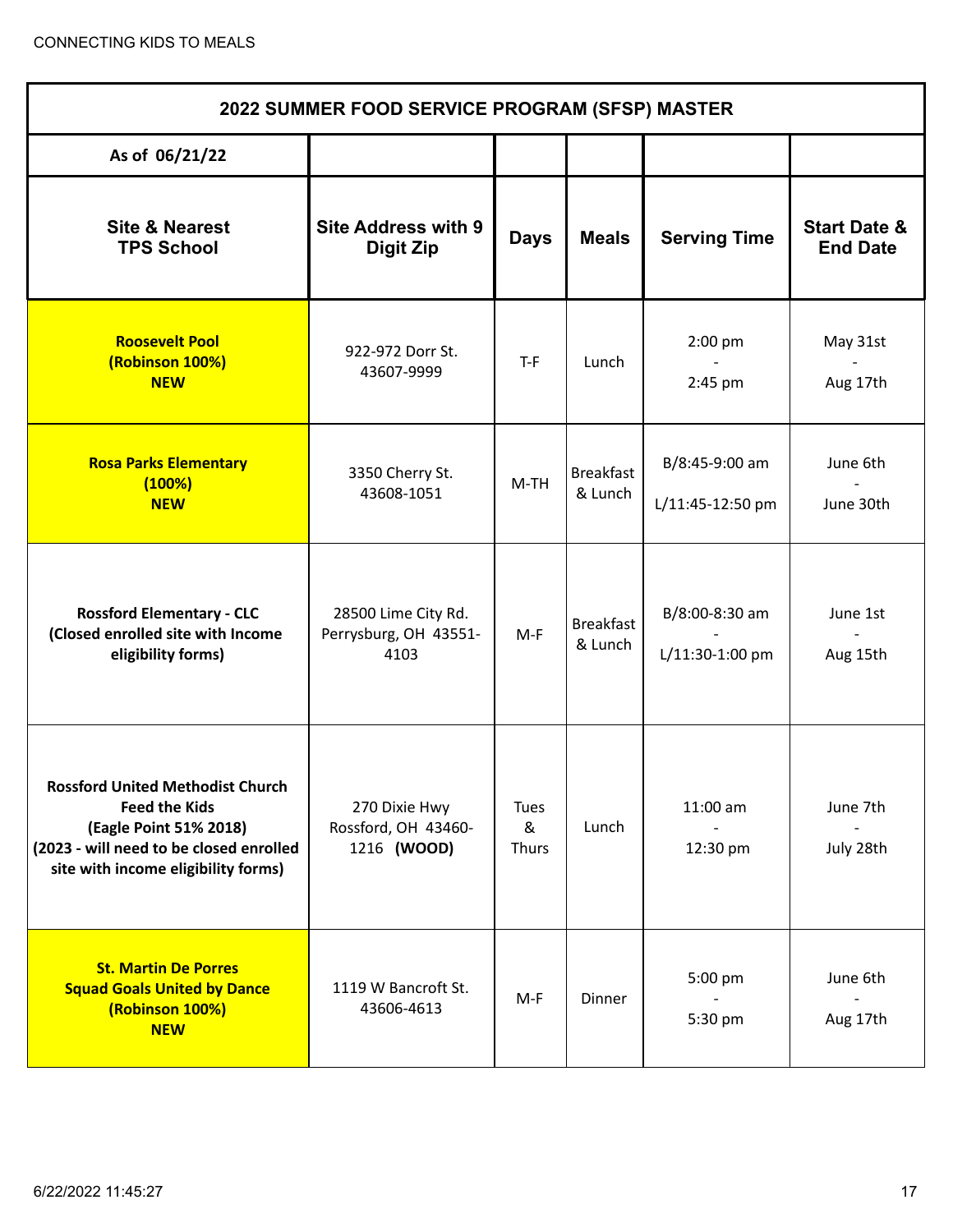| 2022 SUMMER FOOD SERVICE PROGRAM (SFSP) MASTER                                                       |                                                |             |                             |                                           |                                            |  |
|------------------------------------------------------------------------------------------------------|------------------------------------------------|-------------|-----------------------------|-------------------------------------------|--------------------------------------------|--|
| As of 06/21/22                                                                                       |                                                |             |                             |                                           |                                            |  |
| <b>Site &amp; Nearest</b><br><b>TPS School</b>                                                       | <b>Site Address with 9</b><br><b>Digit Zip</b> | <b>Days</b> | <b>Meals</b>                | <b>Serving Time</b>                       | <b>Start Date &amp;</b><br><b>End Date</b> |  |
| <b>St. Michael's in the Hills</b><br><b>Isabella Carter Arts Camp</b><br>(Hawkins 67%)<br><b>NEW</b> | 4718 Brittany Rd.<br>43615-2314                | Wed         | Lunch                       | 10:40 am<br>$11:20$ am                    | June 1st<br>June 29th                      |  |
| <b>Savage Splash Pad</b><br><b>NEW</b><br>(Pickett 100%)                                             | 645 Vance St.<br>43604-8343                    | $T-F$       | Lunch                       | 2:00 pm<br>2:45 pm                        | May 31st<br>Aug 17th                       |  |
| <b>Schoenrock Family BGC</b><br>(McTigue 89%)<br><b>NEW</b>                                          | 4450 Hill Ave.<br>43615-9999                   | $M-F$       | Lunch<br>& Snack            | $L/12:00 - 1:00$ pm<br>$S/2:00 - 3:00$ pm | June 6th<br>Aug 5th                        |  |
| <b>Scott High School</b><br><b>Football</b><br>(100%)                                                | 409 Machen St<br>Flute Rice Way<br>43620-1246  | $M-F$       | <b>Breakfast</b><br>& Lunch | B/8:00 - 8:30am<br>$L/12:30 - 1:00$ pm    | Aug 1st<br>Aug 12th                        |  |
| <b>Sherman Elementary</b><br>(100%)<br><b>NEW</b>                                                    | 817 Sherman<br>43608-2831                      | $M-TH$      | <b>Breakfast</b><br>& Lunch | B/8:45-9:00 am<br>L/11:45-12:50 pm        | June 6th<br>June 30th                      |  |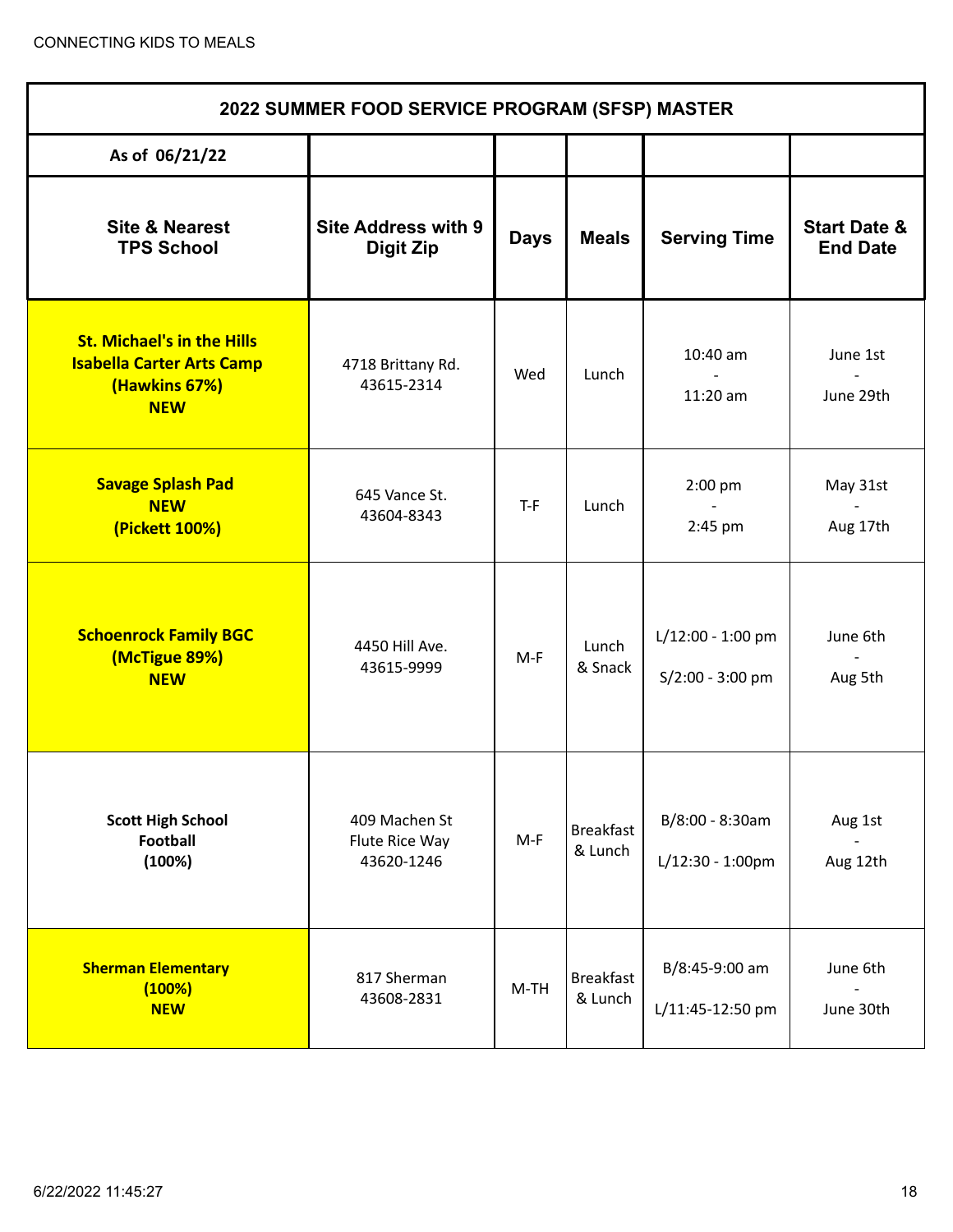| 2022 SUMMER FOOD SERVICE PROGRAM (SFSP) MASTER                                                                                          |                                                                                                                       |             |                             |                                            |                                            |  |
|-----------------------------------------------------------------------------------------------------------------------------------------|-----------------------------------------------------------------------------------------------------------------------|-------------|-----------------------------|--------------------------------------------|--------------------------------------------|--|
| As of 06/21/22                                                                                                                          |                                                                                                                       |             |                             |                                            |                                            |  |
| <b>Site &amp; Nearest</b><br><b>TPS School</b>                                                                                          | <b>Site Address with 9</b><br><b>Digit Zip</b>                                                                        | <b>Days</b> | <b>Meals</b>                | <b>Serving Time</b>                        | <b>Start Date &amp;</b><br><b>End Date</b> |  |
| <b>Sleepy Hollow Park</b><br><b>Hopson Elite Basketball Camp</b><br>(Keyser 99%)<br><b>NEW</b>                                          | 4150 Overlook Blvd<br>43607-9999                                                                                      | Sat         | <b>AM Snack</b><br>Only     | $10:15$ am<br>10:30 am                     | July 30th<br>Saturday                      |  |
| <b>Soul City Gym</b><br><b>Create &amp; Shape Summer Camp</b><br>(Pickett 100%)<br><b>NEW</b>                                           | 801 Junction Ave.<br>43607-4173                                                                                       | $M-F$       | Snack<br>& Dinner           | S/1:30-1:45pm<br>D/4:30-5:00 pm            | June 6th<br>July 29th                      |  |
| <b>Sound Mind Behavioral Wellness</b><br><b>Sound Mind Summer</b><br><b>Enrichment Program</b><br>(Glendale Fielbach 84%)<br><b>NEW</b> | 5726 Southwyck Blvd.<br>Suite 200B<br>43614-1510<br><b>Crossgate Pre-K</b><br><b>Parking Lot</b><br><b>Relay Site</b> | M-Thurs     | <b>Breakfast</b><br>& Lunch | B/10 - 10:30 am<br>L/12:00-12:30 pm        | June 13th<br>Aug 4th                       |  |
| <b>South Toledo Library</b><br>(Marshall 100%)                                                                                          | 1736 Broadway St.<br>43609-3200                                                                                       | $M-F$       | Lunch                       | 1:00 pm<br>1:45 pm                         | May 31st<br>Aug 17th                       |  |
| <b>Sylvania Area Family Services</b><br>Elevate<br>(Washington JH 53% 2019)                                                             | 5440 Marshall Rd.<br>Sylvania, OH 43560-2030                                                                          | $M-TH$      | <b>Breakfast</b><br>& Lunch | B/8:30-9:30am<br>$L/12:00$ pm - 1:<br>00pm | June 6th<br>July 14th                      |  |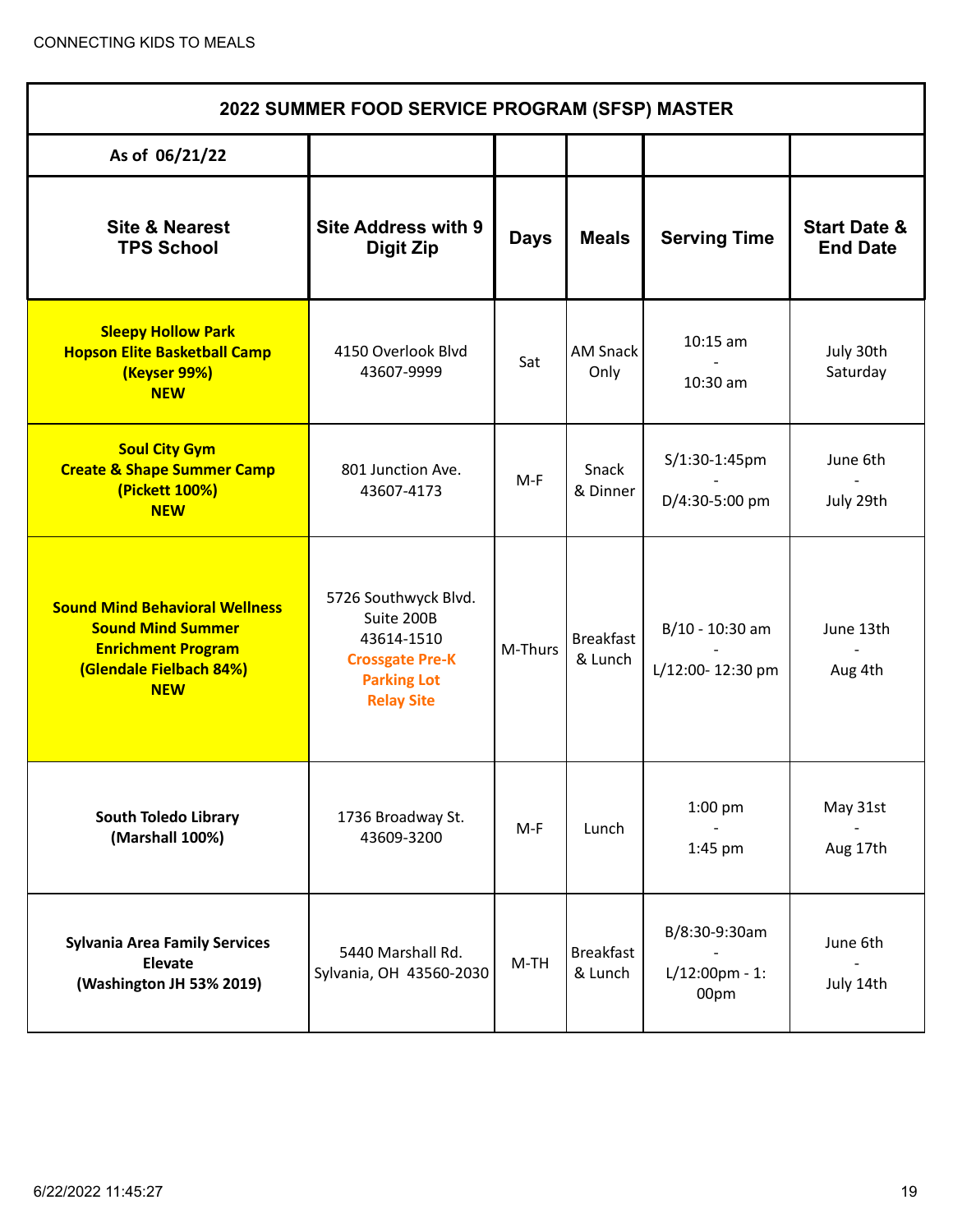| 2022 SUMMER FOOD SERVICE PROGRAM (SFSP) MASTER                                                                                                         |                                                                           |             |                             |                                        |                                                              |  |
|--------------------------------------------------------------------------------------------------------------------------------------------------------|---------------------------------------------------------------------------|-------------|-----------------------------|----------------------------------------|--------------------------------------------------------------|--|
| As of 06/21/22                                                                                                                                         |                                                                           |             |                             |                                        |                                                              |  |
| <b>Site &amp; Nearest</b><br><b>TPS School</b>                                                                                                         | <b>Site Address with 9</b><br><b>Digit Zip</b>                            | <b>Days</b> | <b>Meals</b>                | <b>Serving Time</b>                    | <b>Start Date &amp;</b><br><b>End Date</b>                   |  |
| <b>T &amp; G Macomber Market Park</b><br><b>WHEW/Teens Inspiring Kids</b><br>aka TIK<br>(Robinson 100%)<br><b>NEW</b><br>This program is in violation! | 2267 Auburn Ave.<br>43606-4506                                            | $M-F$       | <b>Breakfast</b><br>& Lunch | B/9:00 - 10:00 am<br>L/12:00 - 1:00 pm | June 16th<br>July 8th<br>**********<br>July 18th<br>Aug 12th |  |
| <b>The University of Toledo</b><br><b>Math Corps</b><br>(Old Orchard 94%)<br><b>NEW</b>                                                                | 2801 W Bancroft St.<br>University Hall<br>2nd Floor Rm#2060<br>43606-3328 | $M-TH$      | <b>Breakfast</b><br>& Lunch | B/8:30-9:30am<br>L/11:30am - 1:30pm    | July 11th<br>Aug 4th                                         |  |
| <b>Toledo Heights Library</b><br>(Walbridge 100%)                                                                                                      | 423 Shasta Dr.<br>43609-2052                                              | $M-F$       | Lunch                       | $1:00$ pm<br>1:45 pm                   | May 31st<br>Aug 17th                                         |  |
| <b>Toledo Lucas County Main Library</b><br>(Sherman 100%)                                                                                              | 325 N. Michigan Ave.<br>43604-6614                                        | $M-F$       | Lunch                       | 1:00 pm<br>1:45 pm                     | May 31st<br>Aug 17th                                         |  |
| <b>Uptown Park</b><br><b>Open Arms Transformation Living</b><br>(Robinson 100%)<br><b>NEW</b>                                                          | 1904 Madison Ave.<br>43604-9999                                           | M, W, F     | <b>Breakfast</b><br>& Lunch | B/9:30-10:30 am<br>L/1:30-2:30 pm      | June 6th<br>Aug 1st                                          |  |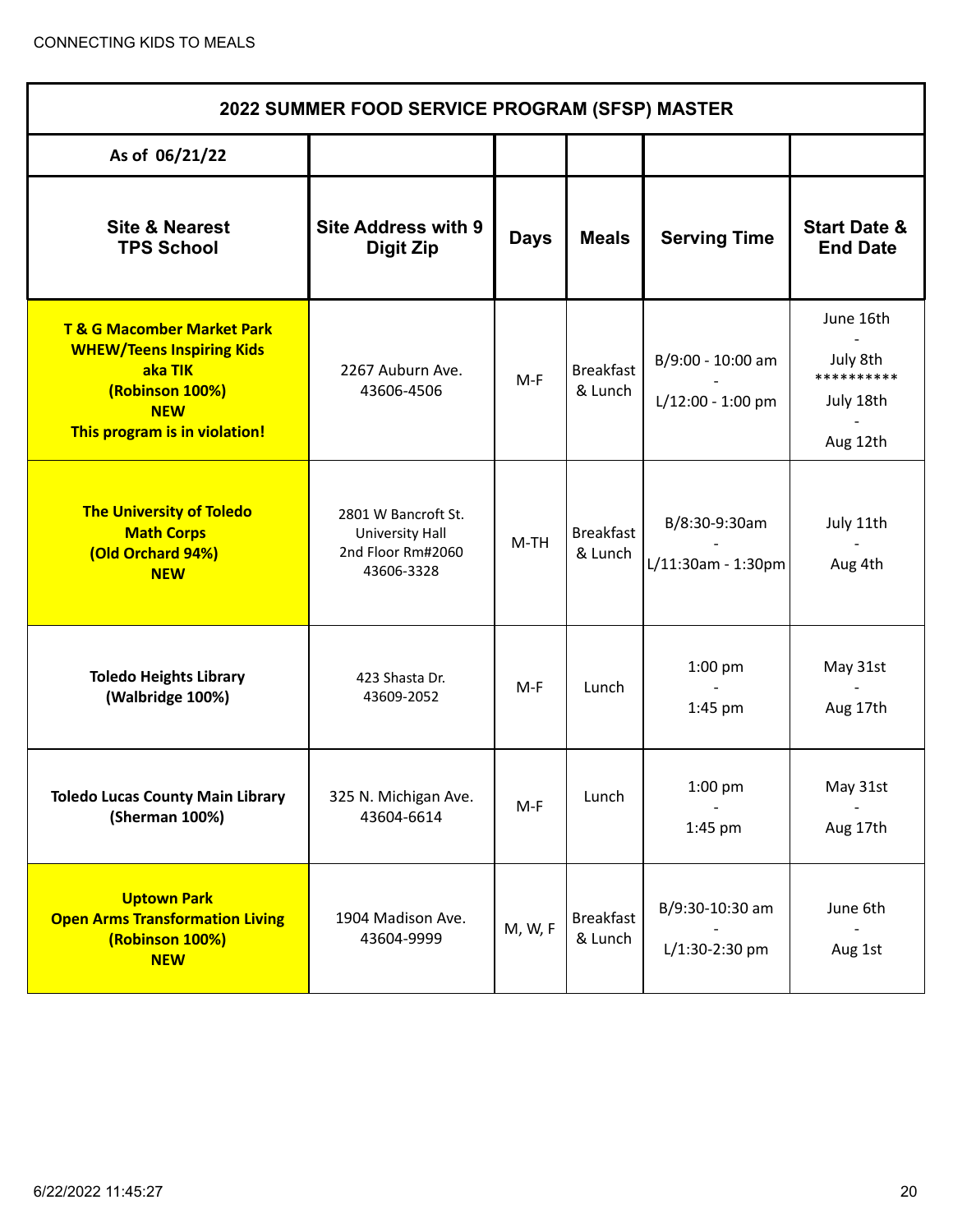| 2022 SUMMER FOOD SERVICE PROGRAM (SFSP) MASTER                                     |                                                |             |                             |                                              |                                                                                                                 |  |  |
|------------------------------------------------------------------------------------|------------------------------------------------|-------------|-----------------------------|----------------------------------------------|-----------------------------------------------------------------------------------------------------------------|--|--|
| As of 06/21/22                                                                     |                                                |             |                             |                                              |                                                                                                                 |  |  |
| <b>Site &amp; Nearest</b><br><b>TPS School</b>                                     | <b>Site Address with 9</b><br><b>Digit Zip</b> | <b>Days</b> | <b>Meals</b>                | <b>Serving Time</b>                          | <b>Start Date &amp;</b><br><b>End Date</b>                                                                      |  |  |
| <b>Walbridge Elementary School</b><br>(100%)                                       | 1245 Walbridge Ave.<br>43609-2251              | $M-TH$      | <b>Breakfast</b><br>& Lunch | B/8:30 - 9:00 am<br>L/11:45-12:45pm          | June 6th<br>June 30th                                                                                           |  |  |
| <b>Washington Branch Library</b><br>(Whittier 87%)                                 | 5560 Havest Lane<br>43623-1747                 | M-F         | Lunch                       | $1:00$ pm<br>1:45 pm                         | May 31st<br>Aug 17th                                                                                            |  |  |
| <b>Wayman Palmer YMCA</b><br>(Sherman 100%)                                        | 2053 14th St.<br>43620-1912                    | M-F         | Lunch<br>& Snack            | L/12:00 - 1:00 pm<br>&<br>$S/3:30 - 4:00$ pm | June 6th<br>Aug 12th                                                                                            |  |  |
| <b>Wayman Palmer YMCA</b><br><b>Chico Vaughn Basketball Camp</b><br>(Sherman 100%) | 2053 N. 14th St.<br>43620-1912                 | $M-F$       | Lunch                       | 11:30 am<br>12:30 pm                         | #1June 6-10th<br>*********<br>#2June 27-July1st<br>*********<br>#3July11-July15th<br>*********<br>#4Aug1-Aug6th |  |  |
| <b>Weiler Homes LMH</b><br>(E Broadway 100%)                                       | 601 Fassett St<br>43605-3145                   | M, W, F     | Lunch                       | 12:30-1:30pm                                 | June 6th<br>Aug 17th                                                                                            |  |  |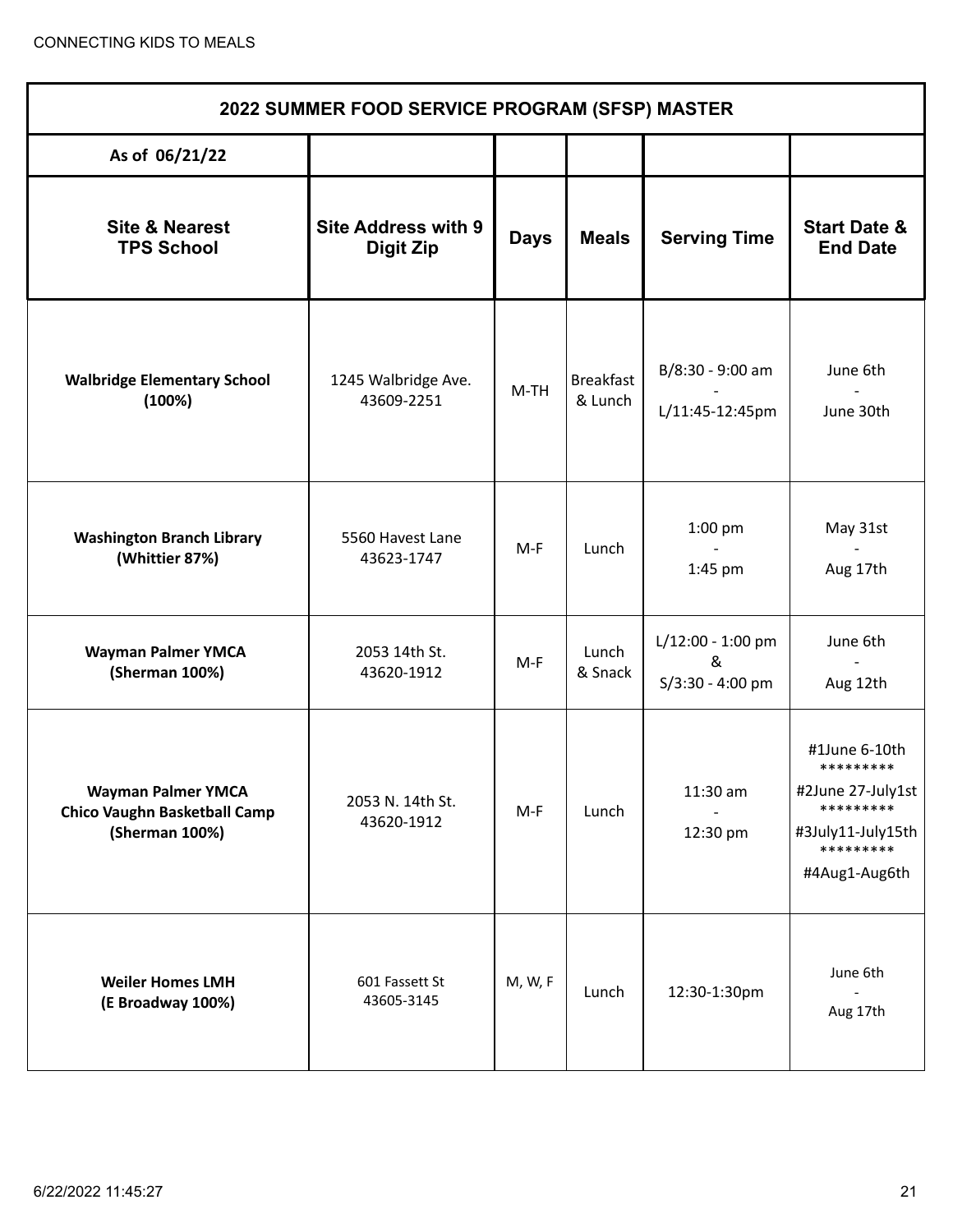| 2022 SUMMER FOOD SERVICE PROGRAM (SFSP) MASTER                                                                                                      |                                                |                                  |                             |                                    |                                            |  |
|-----------------------------------------------------------------------------------------------------------------------------------------------------|------------------------------------------------|----------------------------------|-----------------------------|------------------------------------|--------------------------------------------|--|
| As of 06/21/22                                                                                                                                      |                                                |                                  |                             |                                    |                                            |  |
| <b>Site &amp; Nearest</b><br><b>TPS School</b>                                                                                                      | <b>Site Address with 9</b><br><b>Digit Zip</b> | <b>Days</b>                      | <b>Meals</b>                | <b>Serving Time</b>                | <b>Start Date &amp;</b><br><b>End Date</b> |  |
| <b>Weiler Homes LMH</b><br><b>After School All-Stars (ASAS)</b><br>(E Broadway 100%)                                                                | 601 Fassett St.<br>43605-3145                  | <b>Tues</b><br>&<br><b>Thurs</b> | Lunch                       | 12:30-1:30pm                       | June 13th<br>Aug 5th                       |  |
| <b>West Toledo Library</b><br>(Longfellow 76.82%)                                                                                                   | 1320 W. Sylvania Ave.<br>43612-1675            | $M-F$                            | Lunch                       | 1:00 pm<br>1:45 pm                 | May 31st<br>Aug 17th                       |  |
| <b>Whitmer Program Center</b><br><b>YMCA</b><br>(Area eligibility map: block 1,<br>group GEOID 390950059021,<br>55.3% needy children)<br><b>NEW</b> | 5511 Whitmer Dr.<br>43613-2028                 | $M-F$                            | Lunch                       | 11:00 am<br>12:00 pm               | June 6th<br>Aug 17th                       |  |
| <b>Whittier Elementary School</b><br>(87%)<br><b>NEW</b>                                                                                            | 4215 Walker Ave.<br>43612-1855                 | $M-TH$                           | <b>Breakfast</b><br>& Lunch | B/8:45-9:00 am<br>L/11:45-12:50 pm | June 6th<br>June 30th                      |  |
| <b>Willys Pool</b><br>(Whittier 87%)<br><b>NEW</b>                                                                                                  | 1375 Hillcrest<br>43612-1003                   | $T-F$                            | Lunch                       | 2:00 pm<br>2:45 pm                 | May 31st<br>Aug 17th                       |  |
| <b>Wilson Pool</b><br>(Leverette 100%)                                                                                                              | 3523 Otto St.<br>43608-1111                    | M, W-F                           | Lunch                       | $2:00$ pm<br>2:45 pm               | Jun 1st<br>Aug 17th                        |  |
| <b>Wilson Pool</b><br>N.E.C.C. Golf Clinic<br>(Leverette 100%)                                                                                      | 3523 Otto St<br>43608-1111                     | $M-F$                            | <b>Breakfast</b><br>& Lunch | B/9:00-9:30am<br>L/12:00-12:30pm   | June 27th<br>July 1st                      |  |